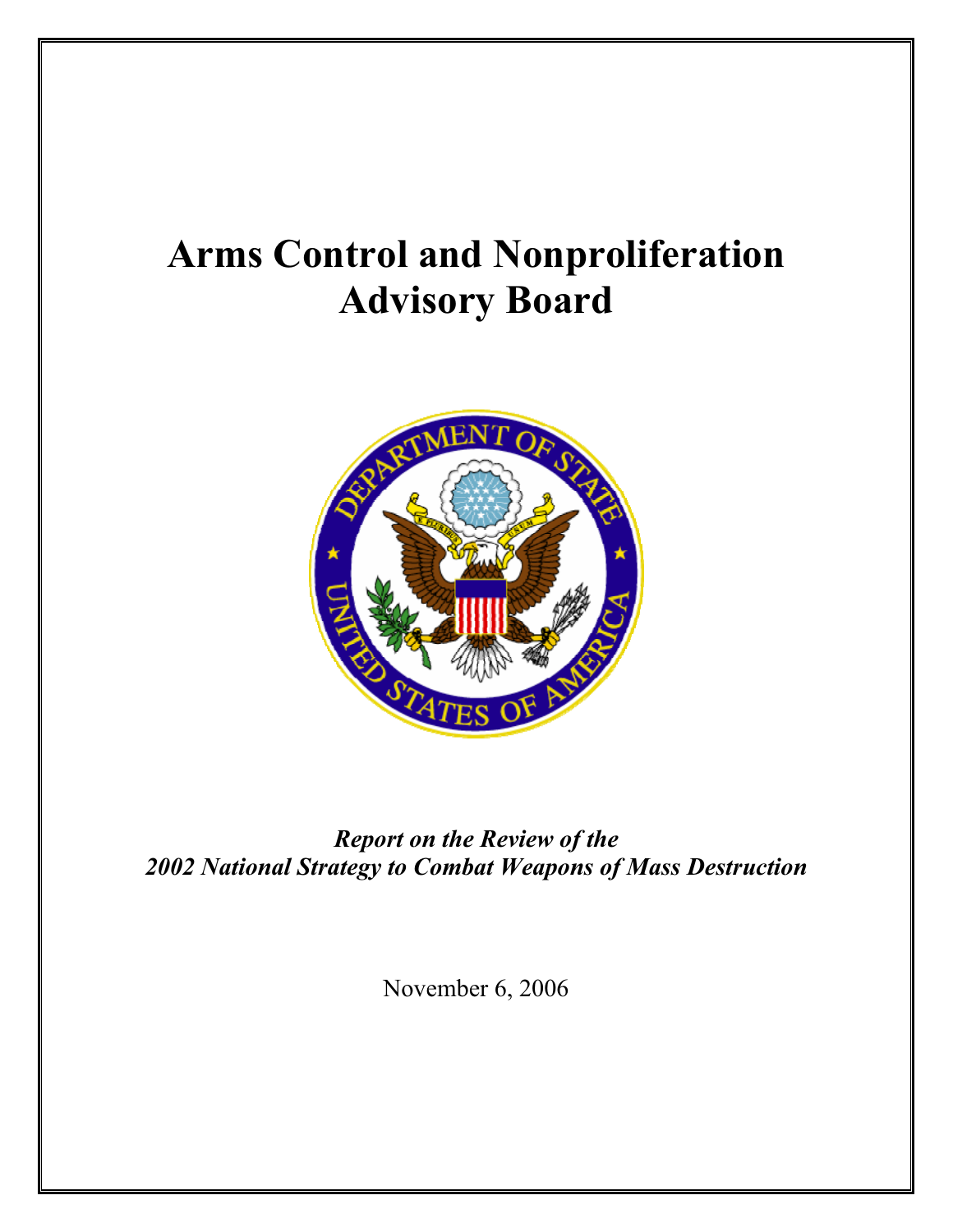# **DISCLAIMER**

This is a report of the Arms Control and Nonproliferation Advisory Board (ACNAB), a Federal Advisory Committee established to provide the Department of State with a continuing source of independent insight, advice and innovation on scientific, military, diplomatic, political, and public diplomacy aspects of arms control, disarmament, international security, and nonproliferation. The views expressed herein do not represent official positions or policies of the Department of State or any other entity of the United States Government.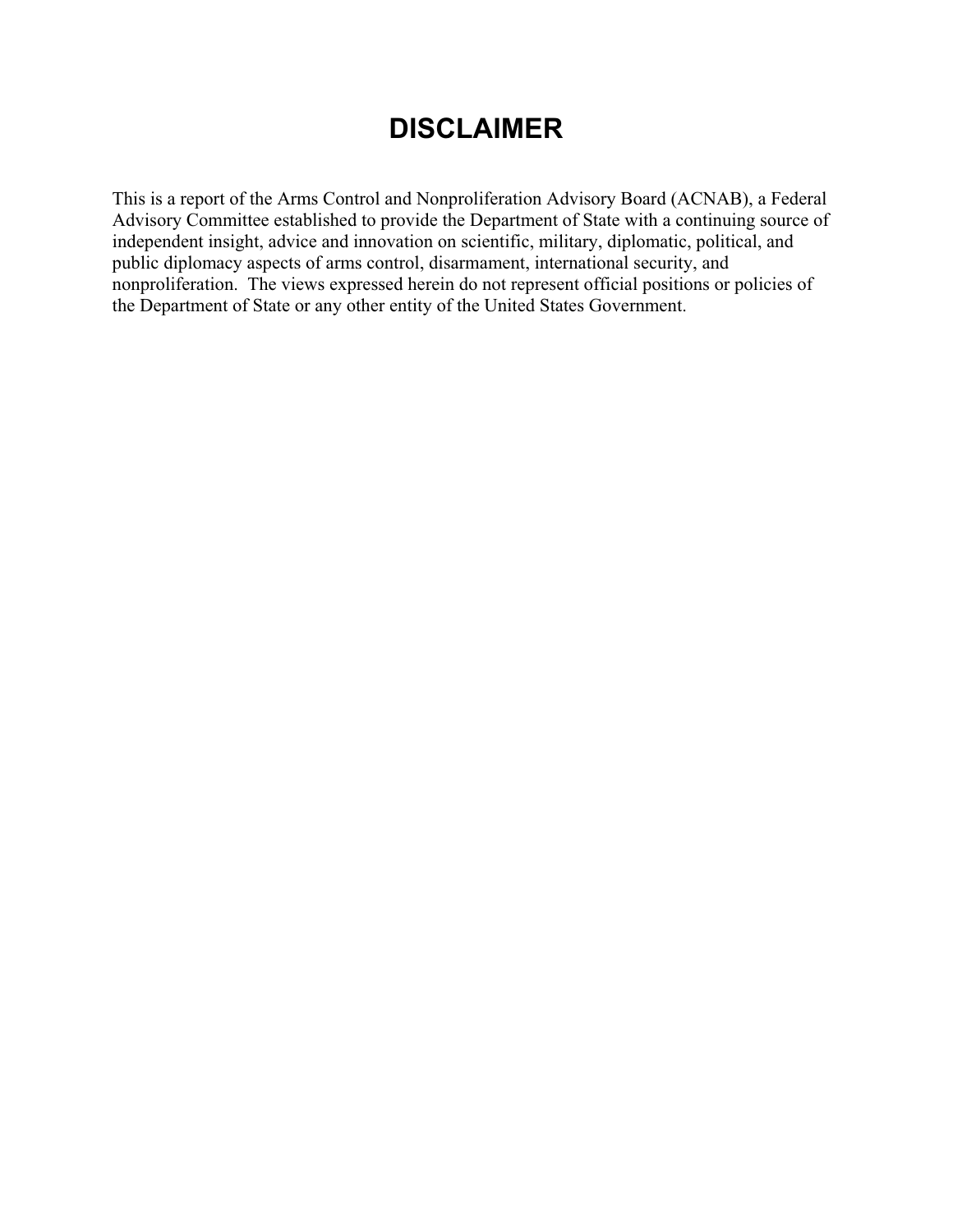

### **United States Department of State**

Washington, D.C. 20520 www.state.gov

November 17, 2006

#### MEMORANDUM FOR UNDER SECRETARY ROBERT JOSEPH

SUBJECT: Report of the Arms Control and Nonproliferation Advisory Board (ACNAB) on the Review of the 2002 National Strategy to Combat Weapons of Mass Destruction

The ACNAB's report on our Review of the 2002 National Strategy to Combat WMD that I am forwarding with this letter responds to your request of March 14, 2006, for the Board to undertake such a review. The report was drafted by a Task Force chaired by VADM Robert Monroe, USN (Ret.). It was reviewed by all ACNAB members and approved at our plenary meeting on November 6.

The report includes six specific recommendations for changes to the Strategy and thirteen recommendations to enhance its implementation. I would like to draw your attention to three major recommendations from the report. First, while the Strategy itself is a strong document, implementation has lacked centralized coordination and oversight. We recommend that such oversight be established and the U.S. Government efforts be better coordinated. Second, although deterrence is a key component of the Strategy, there does not appear to be a cohesive effort to use deterrence as a tool to counter proliferation. We offer recommendations on how to enhance deterrence to address today's threats. Finally, the report recommends the initiation of efforts to create targeted strategies against proliferants, as called for in the Strategy. We believe that the implementation of these recommendations would enhance the Strategy significantly.

I encourage you to consider all of the report's recommendations carefully. The Task Force members and I stand ready to brief you and other members of the Administration on the findings, as requested.

> **Fred Thompson** Chairman, Arms Control and Nonproliferation Advisory Board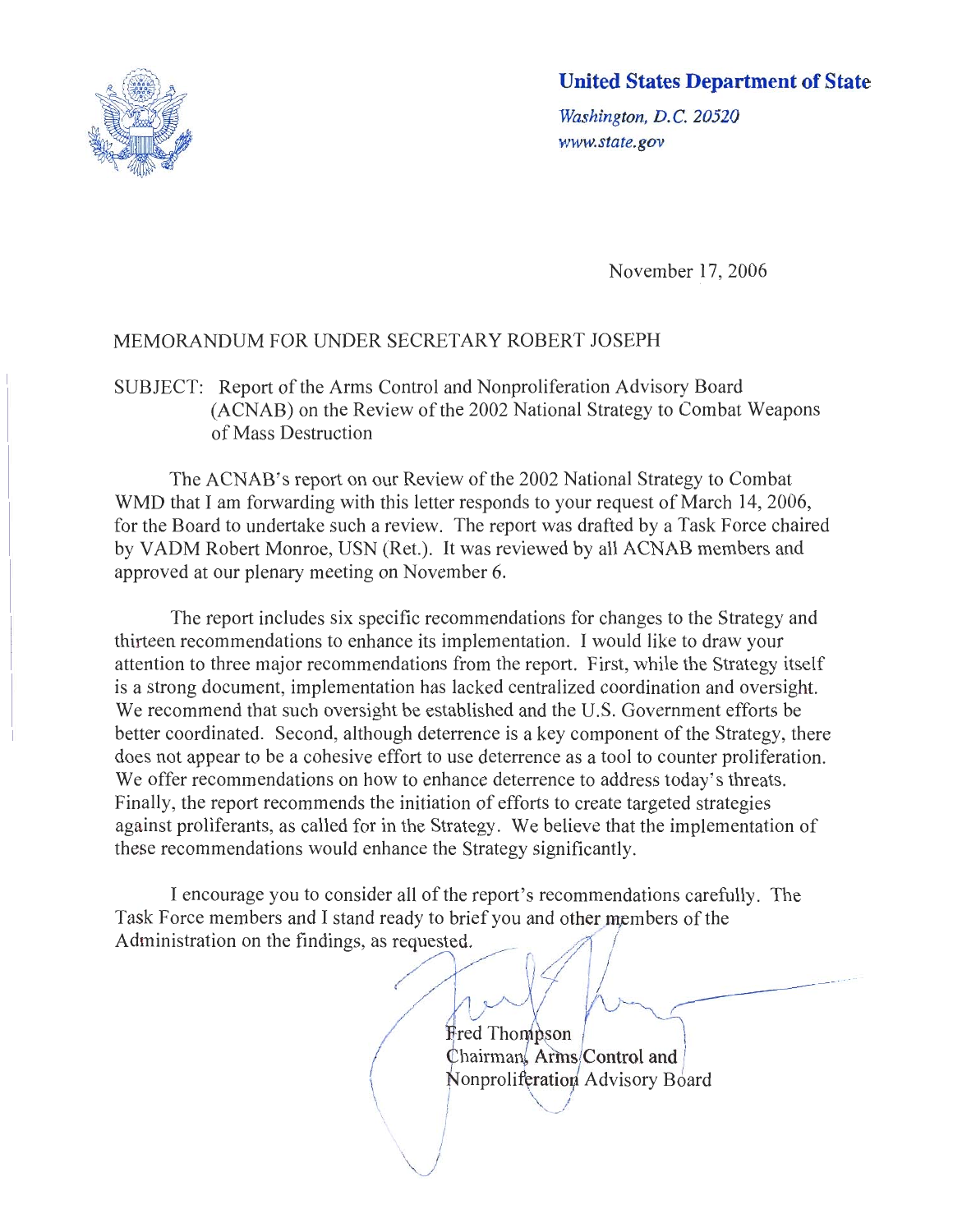### **ACNAB REVIEW OF THE 2002 NATIONAL STRATEGY TO COMBAT WEAPONS OF MASS DESTRUCTION (WMD)**

### **TABLE OF CONTENTS**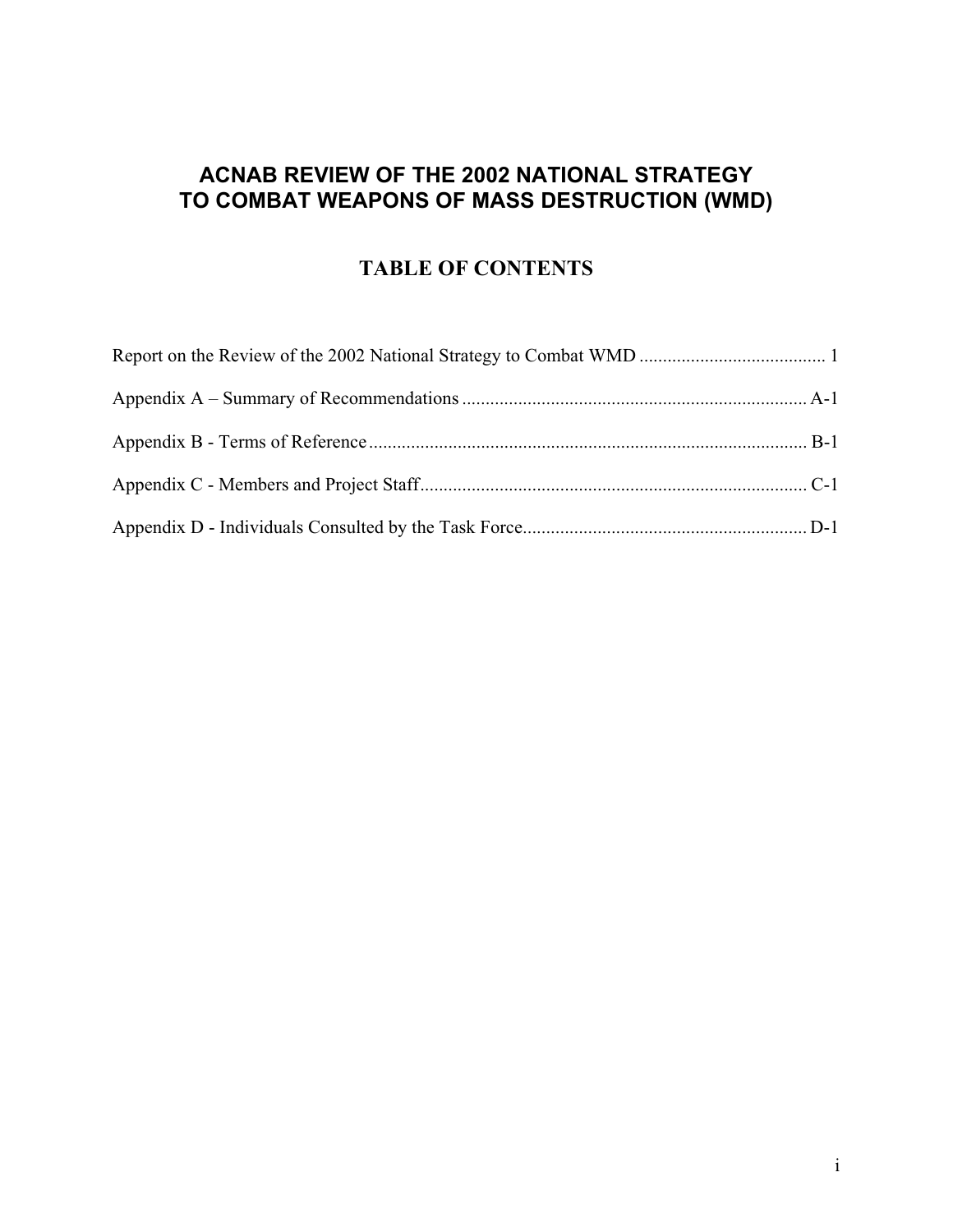# **Report on the Review of the 2002 National Strategy to Combat WMD**

**TASKING.** The Arms Control and Nonproliferation Advisory Board (ACNAB) has been asked to assess implementation of the 2002 National Strategy to Combat Weapons of Mass Destruction (WMD), and to recommend changes which could strengthen both strategy and implementation. The four elements of our Terms of Reference (TOR), and the ACNAB's response to each, are set forth below. The first two cover assessment; the last two set forth recommendations. Strategy recommendations are "S" series; implementation recommendations are "A" [action] series.

Important Note: At issue here is U.S. National Strategy, thus much of our assessment relates to organizations and agencies other than the Department of State, and many of our recommendations are the responsibility of these other organizations (NSC, DOD, DOE, DHS, the intelligence community, etc.) Failure of these others to implement recommendations which apply to them could well disable the National Strategy, therefore the Department of State should exert all possible influence to have all agencies act upon these recommendations.

**REPORT OVERVIEW.** The 2002 National Strategy to Combat WMD is a comprehensive and timely policy document. It lays out—in concise, unclassified form—U.S. counterproliferation and nonproliferation goals, as well as some principal tools for achieving these goals. This ACNAB report recommends six changes to improve this strategy.

Implementation of the National Strategy, however, has been uneven. There have been individual successes—some quite notable—but many areas show weaknesses in implementation. Most critical has been lack of centralized oversight and follow-up. Additionally, specific responsibilities within many agencies are unspecified, unclear, or not enforced; timelines and milestones for achievement have not been established; metrics for performance are not specified; and line-item budgets have rarely been created. Most of the recommendations in this ACNAB report are focused on improving implementation of the strategy.

There is a real need to improve implementation. The United States is facing a global threat in a rapidly changing world. Some adversaries are showing increased ability to coordinate their activities. Some are attempting to force us into proxy battles. Regional terrorist forces have blended into civilian populations. Immigration into European nations and many other factors (preoccupation with domestic politics and economics, resurgent protectionism, etc.) has reduced the resolve of some of our allies to defend our common interests. The United States can combat these trends only if we implement a coordinated strategy ourselves.

Although some past gains have been achieved in counterproliferation and nonproliferation, the United States faces two enormous challenges—North Korea and Iran—our handling of which should dwarf all prior proliferation-prevention activities. If either state goes into continuing production of nuclear weapons, the world will cross—irreversibly—a major threshold of danger. Both nations could well sell such weapons to other rogues or provide them to terrorist organizations for use.

While proliferation by North Korea and/or Iran could encourage similar moves anywhere in the world, the likelihood is that North Korea's might be followed by that in Japan, South Korea, or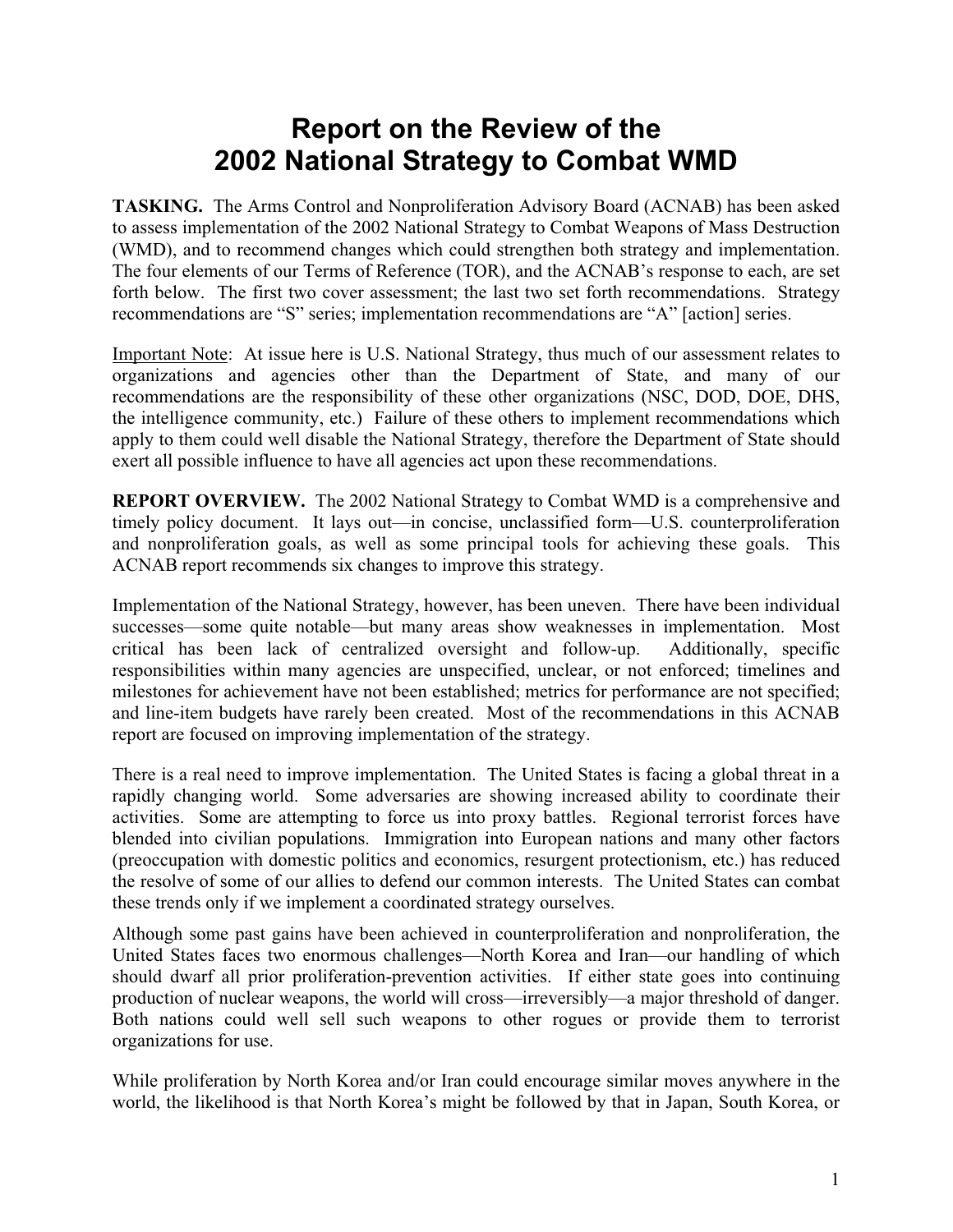Taiwan. Similarly, proliferation in Iran could stimulate it in such Middle Eastern states as Egypt, Saudi Arabia, Turkey, Syria, and Algeria. With this impetus, Brazil, Argentina, South Africa, Germany, Ukraine, and others may believe their security will be enhanced by possessing nuclear weapons. The world is headed for a near-term danger level never before seen; and if the United States is unsuccessful in halting these two rogue states, America's half-century of efforts against proliferation will have failed.

#### **TOR TASK #1: ASSESS IMPLEMENTATION OF THE STRATEGY, INCLUDING AN ASSESSMENT OF THE PROGRESS ON ENDING PROLIFERATION TRADE BY ROGUE STATES, INDIVIDUALS, AND GROUPS IN PREVENTING TERRORIST ACQUISITION AND USE OF WMD.**

**Counterproliferation.** At present the National Strategy addresses three counterproliferation elements: Interdiction, Deterrence, and Defense and Mitigation. A fourth element—"Offensive Operations"—should be inserted following the first two. It is quite different from the listed three, and very important. It would encompass such actions as strikes on WMD production facilities, storage, or launch sites; seizing WMD material tracked by interdiction activities; securing or eliminating WMD in unstable states which become hostile through internal takeover; covert operations, etc. The Department of Defense's "National Military Strategy to Combat WMD" (a derivative document) lists eight Mission Areas, the first two of which address offense.

Offensive targeting of the WMD threat may need to be broadened to include specific individuals who have an enabling role (military, scientific, industrial, or political), whether or not they are affiliated with the proliferator. This targeting should also include every element of the WMD process: research and development, testing, acquisition, production, assembly, storage, transfer, deployment, launch, etc.

The integrated employment of interdiction, credible deterrence, offensive operations, and defense and mitigation produces a counterproliferation effect the whole of which is greater than the sum of its parts.

**Recommendation S1.** Expand the Counterproliferation section of the National Strategy (pages 2-3) by adding an "Offensive Operations" subsection (strikes, seizures, elimination of WMD, etc.) as the third major element (of four).

Counterproliferation is made more important—and more difficult—by the world's rapid evolution into a new era. Past distinctions are becoming blurred. Terrorist organizations are becoming political parties, and vice versa. Failed and failing states abound. Nationwide votes elect terrorist organizations into governance. Individual states are fractured by civil wars over religious differences; while religious ties closely bind sects in several different states. Virulent Islamic fundamentalism, with its exploitation of suicide, is on the rise; in some cases including a desire for world domination.

These growing realities, and the asymmetrical threats that accompany them, deserve more recognition in the National Strategy. An extreme hypothetical example might be the case of a stolen Russian nuclear weapon, fitted to a North-Korean developed cruise missile by rogue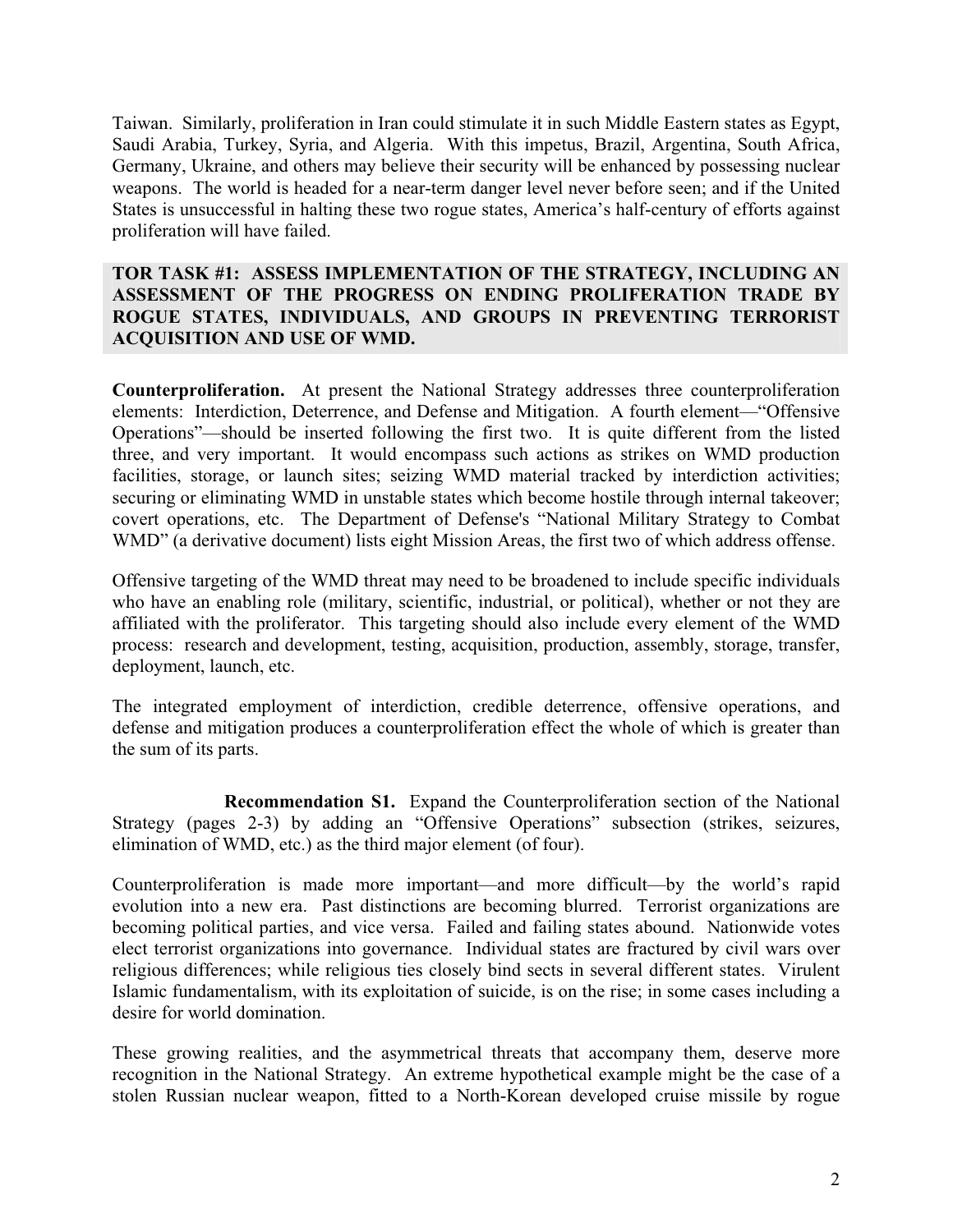Pakistani engineers, deployed on a Hezbollah-crewed leased merchant ship, and launched against a U.S. population center. Threats of this type may be more likely than the straightforward ones implied in the Strategy.

**Recommendation S2.** Review all elements of the National Strategy, from intelligence collection to attribution (forensics), for changes necessitated by the world's accelerating evolution into today's more dissociated, diffused international environment.

Interdiction. The one specific sub-tasking in our TOR is in Task #1. It asks the ACNAB specifically to assess "progress on ending proliferation trade by rogue states, individuals, and groups in preventing terrorist acquisition and use of WMD." Since this centers on interdiction, the ACNAB addresses it here. The National Strategy calls for effective interdiction capabilities to prevent the movement of WMD materials, technology, and expertise to hostile states and terrorist organizations. This is an extraordinarily difficult task because of the technical limitations of detection, because it depends in large degree on international cooperation, and because dual-use technologies are increasingly widespread as a result of economic growth and globalization.

Clearly this has been one of our highest national priorities of the last several years. In response to the threats and the need, the federal government has been reorganized and focused. A few specific accomplishments: issuance of our National Strategy to Combat WMD itself; sweeping overhaul of the intelligence community; creation of the Department of Homeland Security with its major interdiction responsibilities; establishment of the National Counter Terrorism Center and National Counter Proliferation Center; the Department of Defense's issuance of the National Military Strategy to Combat WMD, its creation of U.S. Northern Command (NORTHCOM), its assignment of responsibility for combating WMD to U.S. Strategic Command (STRATCOM), and establishment of that command's new Center for Combating WMD.

The paramount need to foster a global network of partners has also been a top national priority, and it has resulted in significant advances. Most notable is the Proliferation Security Initiative (PSI), launched in 2003, which now counts over 80 partner nations and is still expanding. It has helped to interdict more than 30 WMD-related shipments, including that of centrifuge parts which played an important role in Libya's decision to abandon its nuclear and chemical weapons programs. Other major advances have been: the 2002 Global Partnership against the Spread of Weapons and Materials of Mass Destruction; the 2004 United Nations (UN) Security Council Resolution 1540; the 2005 Nuclear Terrorism Convention; and most recently the new "Global Initiative to Combat Nuclear Terrorism," launched by Presidents Bush and Putin on July 15 at the St. Petersburg G8 meeting. On a more focused scale, numerous bilateral and multilateral interdiction programs have been put in place and are growing at key international border crossings.

In response to the TOR, the ACNAB's assessment must be mixed. Major successes have been achieved in a remarkably short time: Iraq's reversal from a WMD threat and sponsor of terrorism to a potentially democratic nation; Libya's opting to abandon their WMD ambitions; exposure and extensive disruption of A.Q. Khan's global black market nuclear weapons proliferation network. On the other hand, the United States' (and the world's) decade of failure in halting North Korea's and Iran's nuclear weapons production ambitions and the imminence of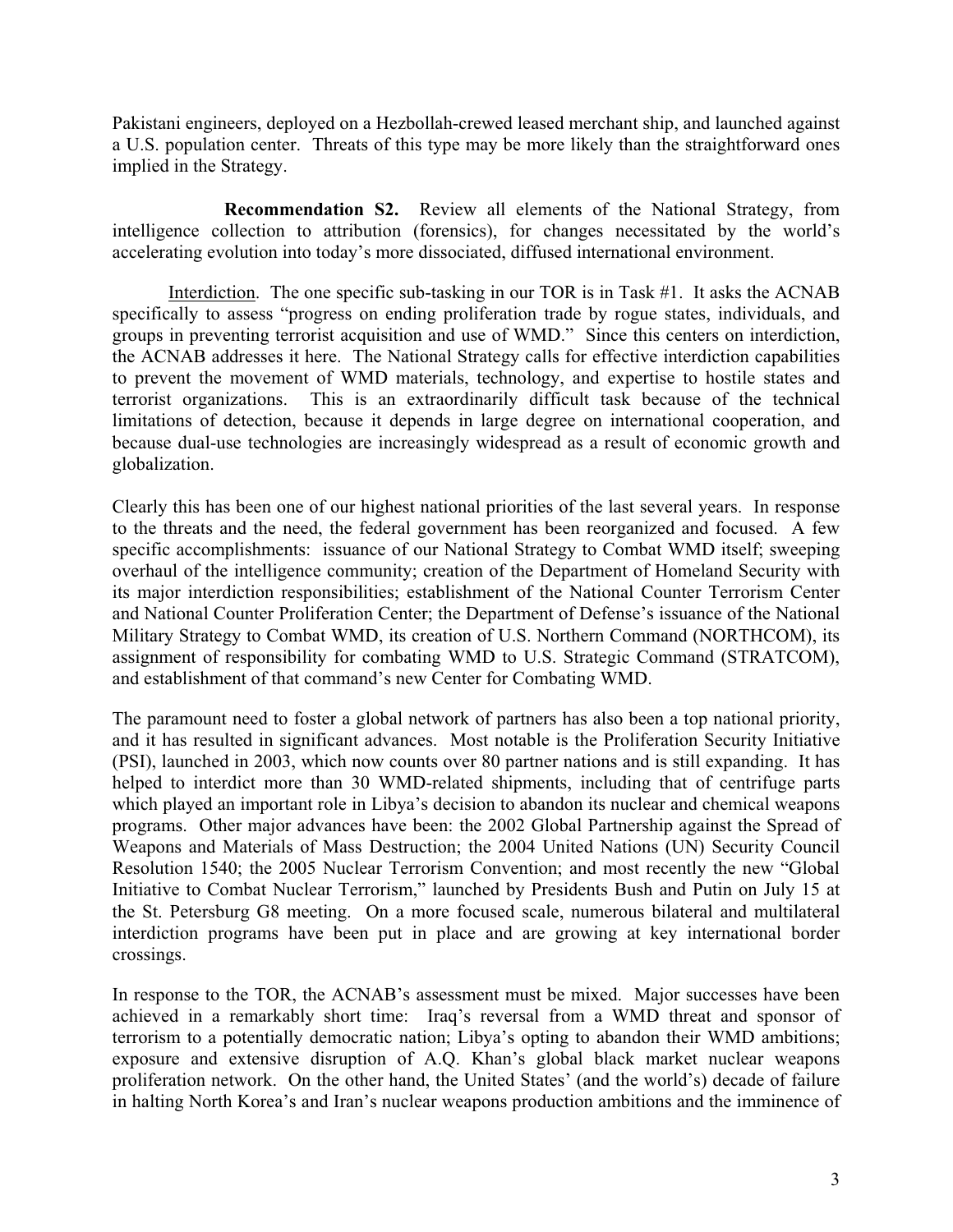their success, and the mushrooming growth of terrorist organizations with WMD aims and global reach, illustrate vividly that the threat is far from under control.

Deterrence. In coping with actual proliferation activities, deterrence is the indispensable ingredient, and the United States needs to enhance our declaratory policy and our deterrent posture. The most significant omission in the National Strategy is under-appreciation of the immense power of deterrence; and the greatest weakness in the Strategy's implementation is our seeming reluctance to use deterrence effectively in response to today's and tomorrow's WMD challenges. Historically, negotiations on difficult issues must be linked to the threat of force to be effective; and this approach offers the best chance of achieving a successful outcome without military action. Deterrence is based upon fear. We deter someone from taking an action against us (whether that action is use of nuclear weapons or production of nuclear weapons) by instilling fear of the consequences. The essential element of deterrence is credibility. Our adversary must believe that if he persists with his actions the consequences for him will be unacceptable. To achieve this, U.S. declaratory statements (written and verbal), must be clear, specific, and consistent; and these statements must be reinforced by a wide range of visible actions demonstrating our readiness and capability to follow through. Our adversary must be convinced the United States has both the will and the capability to carry out our threats.

The credibility of our deterrent threats will depend heavily on whether we, and our allies, will consider our actions acceptable after we have implemented them. Our adversaries are totally aware of our sensitivities, and they're counting on them. Our deterrent threats will simply not be credible unless they quite clear about damage-limiting measures for civilians. All of our planning for possible use of military force must place great emphasis on reducing collateral damage, and this places an advance burden on us for development of tailored weapons systems and tactics.

At the highest level of deterrence, U.S. declaratory policy must continually make it absolutely clear that any use of WMD against our nation will be met by devastating retaliation using, as necessary, all our capabilities. Our response will not necessarily be comparable to the attack.

At a slightly lower level of deterrence is the case of nuclear weapon production programs in North Korea and Iran. Nuclear weapons in the hands of the world's most dangerous regimes pose a threat like no other. Targeted on some modern states, these weapons might cause destruction of civil society. The United States has been negotiating, without appreciable effect, with both nations for over a decade to get them to abandon these programs, and time is getting short. We should consider openly stating that—to enforce nonproliferation—the United States reserves the right to use military force to prevent irresponsible or belligerent states from producing, deploying, transferring, or using nuclear weapons. To be credible, this statement would have to become national policy, supported by all leaders (some of whom have even publicly taken U.S. military force off the table on this issue). Additionally, the United States should engage in a wide and continuing range of credibility-reinforcing measures (visible military procurement, training, exercises, etc.), to emphasize that we have both the will and the capability. Because these North Korean and Iranian threats are indeed nuclear, and because these weapons are predominantly in hardened underground facilities, the United States should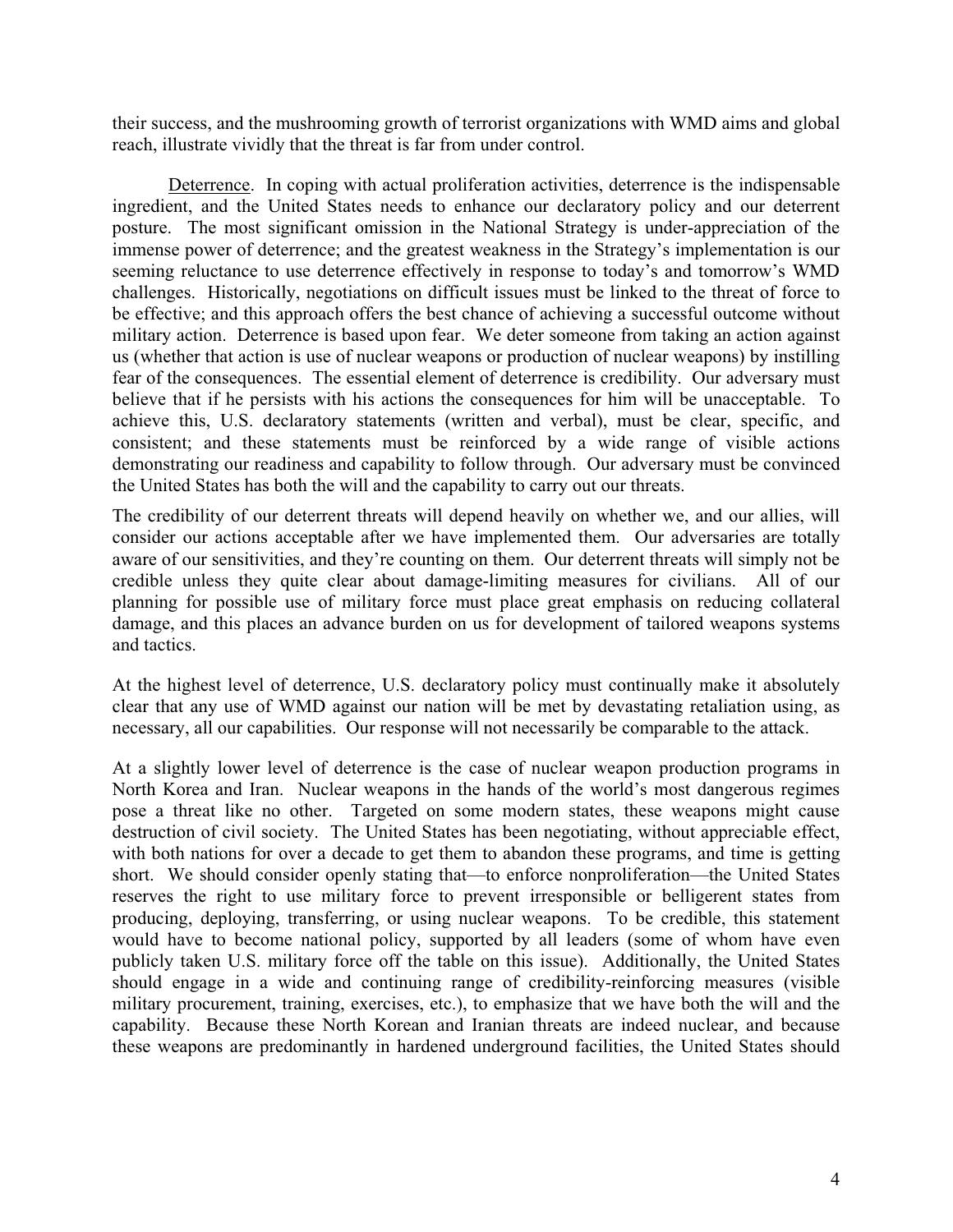ensure that our nuclear forces add a clearly credible deterrent to that of our conventional forces.<sup>1</sup> In making the above statement, we should make it clear that this is not new policy; it is an existing right we and other states reserve, the right of a sovereign nation to deal with a threat to international security and peace. We should execute a prepared public diplomacy strategy to mitigate backlash.

**Recommendation S3.** Add the great power of deterrence to U.S. diplomatic efforts with North Korea and Iran. In the Deterrence section of the National Strategy (page 3), change the wording to: "The United States reserves the right to use military force to prevent irresponsible or belligerent states or organizations from producing, deploying, transferring, or using WMD."

**Recommendation A1.** Engage the entire Administration, and key Congressional leaders, in a continuing effort to understand the nation's strategy to combat WMD and agree to the paramount importance of having our leaders speak with one voice on vital strategic issues.

**Recommendation A2.** The Department of Defense (DoD) should develop plans to carry out a wide spectrum of reinforcing measures to lend credibility to deterrent threats made to convince adversaries that their continuation of a particular course of action will be met by U.S. military force. Examples are accelerated R&D and procurement of improved weapons specialized for this mission, publicized testing of weapons, visible and focused counterproliferation exercises, announced deployments, increased readiness, elevated alert levels, etc. These activities, also, should be covered by our prepared public diplomacy plans.

This is an absolutely vital issue. Deterrence offers an approach that might carry the day for us without use of force, and the United States should bring it to bear. Notably, our first instance of success of using deterrence to halt determined proliferation in such a state would have immense global nonproliferation benefits through assurance and dissuasion, as well as deterrence!

The power of deterrence is not limited to the above specific examples. As new WMD technologies are developed in the future, it is likely that an effective form of deterrence can be developed to meet the threat. Credible deterrence gives the President a wider spectrum of options for attempting to meet these varied challenges.

Defense and Mitigation. Deserving of mention is the impressive implementation of missile defense programs since promulgation of the National Strategy to Combat WMD in 2002. This not only enhances defense, but it also enables the United States and our allies to use stronger deterrent measures against adversaries with WMD.

Following-up on the National Strategy, a National Policy for Biodefense was issued in 2004, assigning responsibilities to agencies, setting up oversight, prioritizing objectives, mitigating effects of an attack, etc. Consideration should be given to issuing similar policy documents for dealing with nuclear and chemical weapons threats (e.g., detecting an adversary's assets; destroying these assets prior to use; rapidly attributing the source of a WMD attack; conducting post-conflict operations to destroy residual WMD). A noteworthy example of the above need in

 $1$  One member does not agree with any suggestion that we need to develop new types of nuclear weapons to meet this challenge.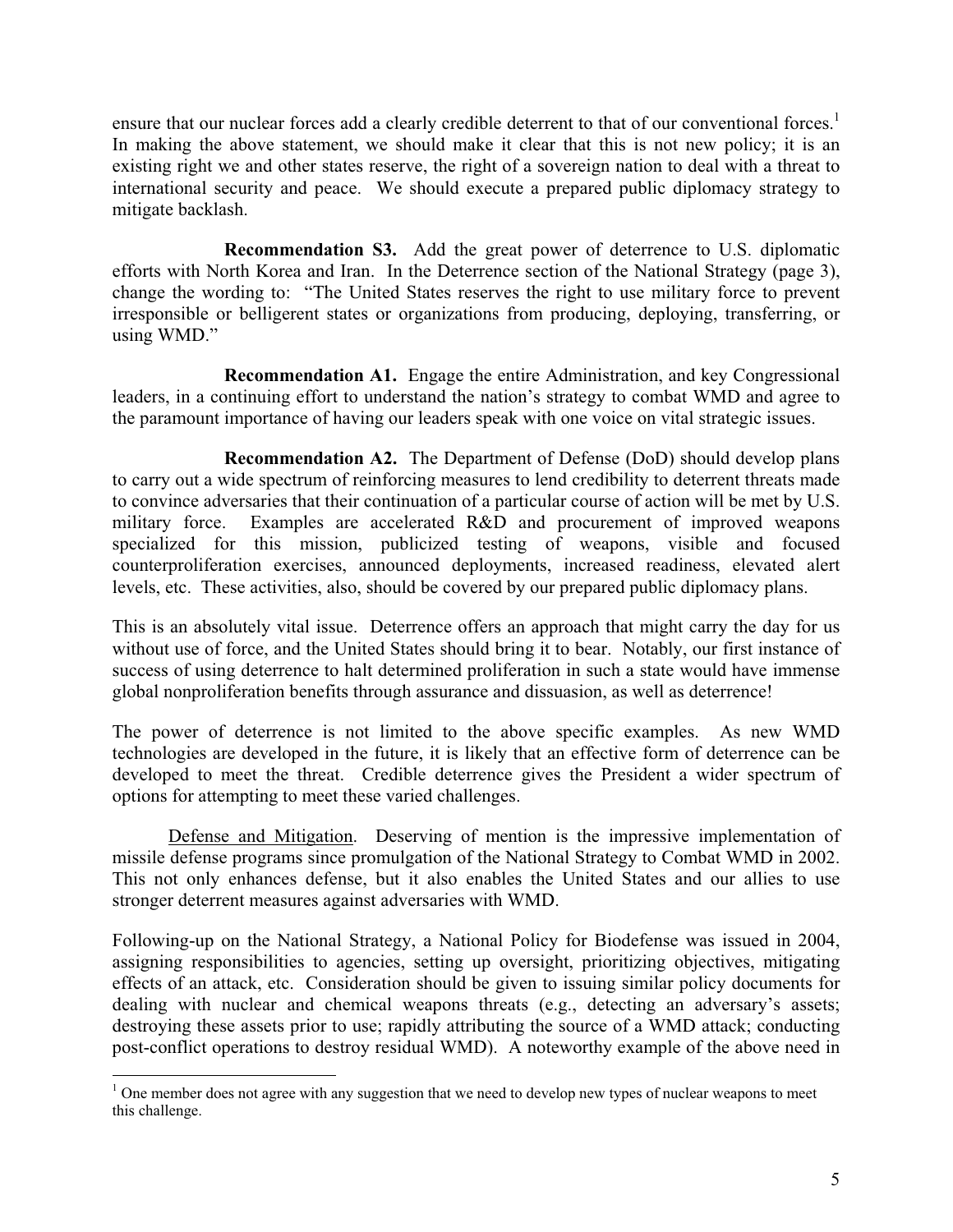the nuclear area is the threat of electromagnetic pulse attack, which is only now beginning to be readdressed as a result of the Congressionally mandated 2004 "Report of the Commission to Assess the Threat to the United States from Electromagnetic Pulse (EMP) Attack."

**Recommendation A3.** Consider issuing National Policy documents for Nuclear Defense and Chemical Defense, following the pattern of the 2004 National Policy for Biodefense.

**Recommendation A4.** With a high priority, address in a formal way the urgent national need to respond to the threat of electromagnetic pulse attack. Key military equipment should be hardened; and vital national infrastructure assets (electric power, communications, transportation, financial networks, medical facilities, etc.) should be made survivable or reconstitutable.

**Nonproliferation.** Most of today's "global nonproliferation regime" (the UN, the General Assembly, the Conference on Disarmament, many large blocs of states, countless NGOs, etc.) focuses on total nuclear disarmament, rather than nonproliferation. However, disarmament was never equated to nonproliferation when the Treaty on the Non-Proliferation of Nuclear Weapons (NPT) was being formulated, and it should not be now, notwithstanding the hope (then and now) that sometime in the future nuclear weapons could be abolished.

Nuclear weapons remain the most formidable weapons ever developed, and will most assuredly remain so for the foreseeable future. We are now seeing what many have long expected—that advances in knowledge and technology, as well as the spread of nuclear technologies for peaceful purposes as called for in the NPT, have permitted many more states the option of developing nuclear weapons. While treaties, diplomatic pressures, threats of sanctions, and economic incentives have been, and will continue to be, major nonproliferation actions, the need for a credible nuclear deterrent will not diminish as long as rogue states continue to defy international norms. Recent U.S.-Japanese talks, in the wake of the North Korean nuclear test, illustrate vividly that the United States' extended nuclear umbrella is critical to nonproliferation for a number of important states.

**Recommendation A5.** In the nation's widespread and multifaceted nonproliferation activities, the United States should be forthcoming about emphasizing the beneficial role nuclear weapons have played in protecting the United States (and much of the world) from nuclear attack.<sup>2</sup> If the world community does not or cannot roll back nuclear weapons programs in radical or unpredictable regimes, our nuclear capabilities will be vital in deterring use against us.

 Diplomacy. Public diplomacy is not specifically addressed in the National Strategy, but it should be added as an important tool of U.S. nonproliferation diplomacy. Public opinion plays a key role in helping governments and international organizations (e.g., UN and International Atomic Energy Agency (IAEA)) "do the right thing" with regard to nonproliferation. There is a real need for public diplomacy, particularly in non-Western and less-developed countries.

 $2^2$  One member does not agree with this recommendation, believing that U.S. policy should be to devalue nuclear weapons.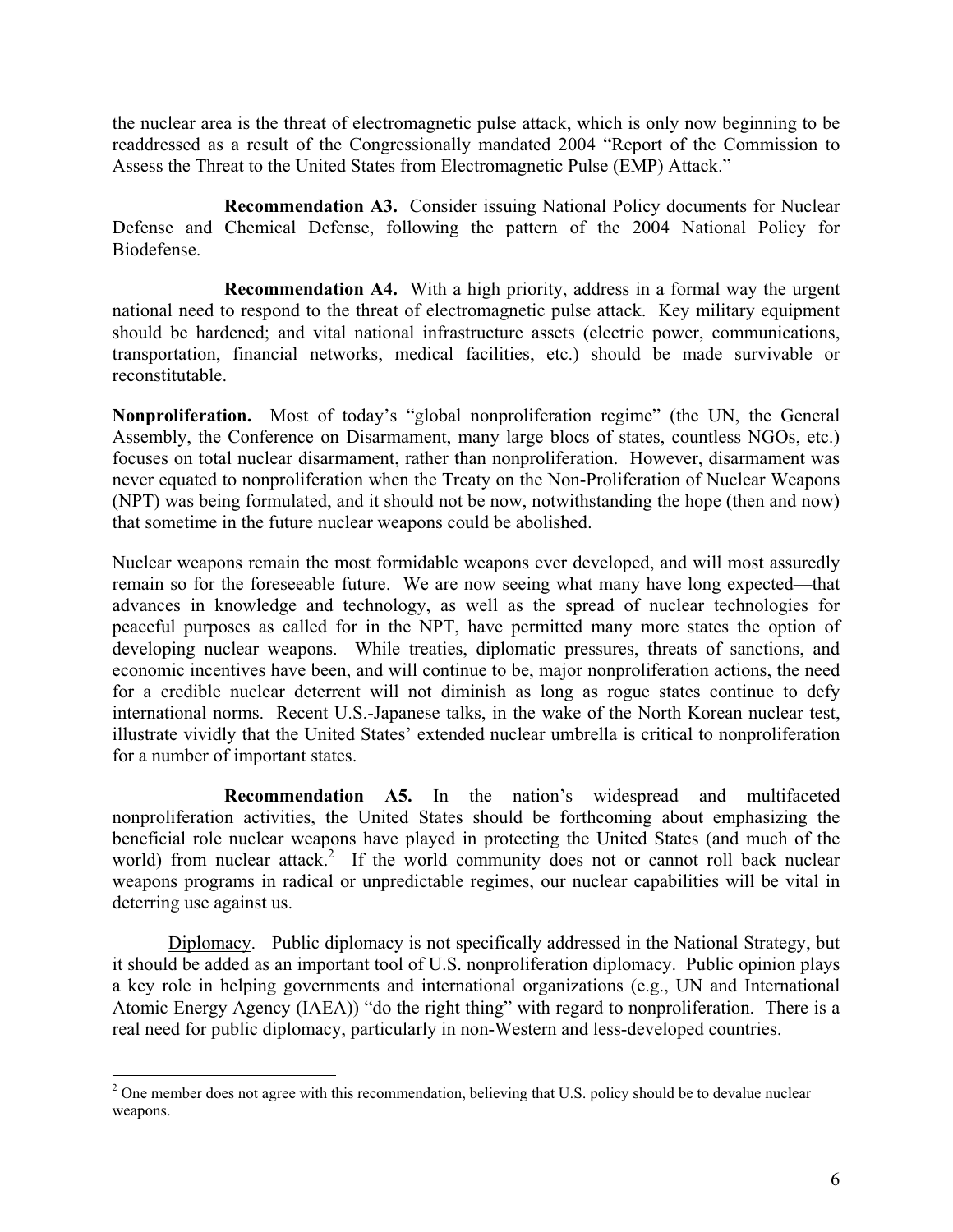Despite recent advances in public diplomacy by the Department of State (DOS), there is ample evidence that the United States is losing the battle for minds. Al-Jazeera, for example, broadcasts stridently anti-American messages through satellites to Arabs worldwide. The United States has no effective counter aimed at Al-Jazeera's audience.

The U.S. public diplomacy task is made more difficult by the fact that our adversaries have learned how to take advantage of the globalization of communications. For example, Iranian President Ahmadinejad recently visited other Muslim nations to drum up international support for Iran's position that its nuclear program is peaceful and that the United States is unwarranted in its opposition to the program. He achieved a fair measure of success. The United States needs to significantly expand—and be more creative with—our public diplomacy efforts.

**Recommendation S4.** Add public diplomacy to the National Strategy (pages 3- 4) as an element of active nonproliferation diplomacy.

**Recommendation A6.** Increase priority and funding for public diplomacy. Focus U.S. activities on North Korea, Iran, neighboring states, Muslim nations, potential future proliferators, etc. Employ internet, TV, radio, and print media vigorously to raise local awareness of the benefits to them of America's strong nonproliferation program.

 Threat Reduction Cooperation. Threat reduction programs were well conceived at the outset, and much has been achieved by them; but targets of opportunity at present are diminishing. In the years ahead, however, it is probable that new worldwide opportunities principally fast-breaking ones—will arise in which threat reduction programs will be highly useful in countering proliferation.

**Recommendation A7.** Conduct an Executive Branch review of all threat reduction programs to: (1) improve their ability to respond without delay to future opportunities such as possible North Korean or Iranian decisions to abandon their nuclear ambitions (making use of lessons learned in Libya); (2) examine all past U.S. policies governing DoD's Cooperative Threat Reduction program, the Department of Energy's nonproliferation programs, and DOS's program for redirection of scientists, to identify cases where changes in our U.S. "ground rules" would significantly reduce WMD threats; (3) terminate programs which have proven difficult to negotiate or have low probabilities of success; and (4) rebalance the funding levels among these three departments based upon past results and future plans.

Controls on Nuclear Materials. In the past, one of our protections against proliferation has been the many years required for states to acquire or produce nuclear materials, and the leadtime (or warning) this gave us. Today the United States is losing this safety factor because of the widespread use of nuclear power, the greater number of enrichment or reprocessing facilities, the increasing number of states with nuclear weapons and materials, and the increasing proliferation trade among rogue states, terrorist organizations, and others.

Simultaneously, satellite television and the internet have put pressure on developing nations' leaders to catch up with the "haves," rapidly. This requires a significant expansion of their energy supplies, which may be possible only through broader use of nuclear power. It is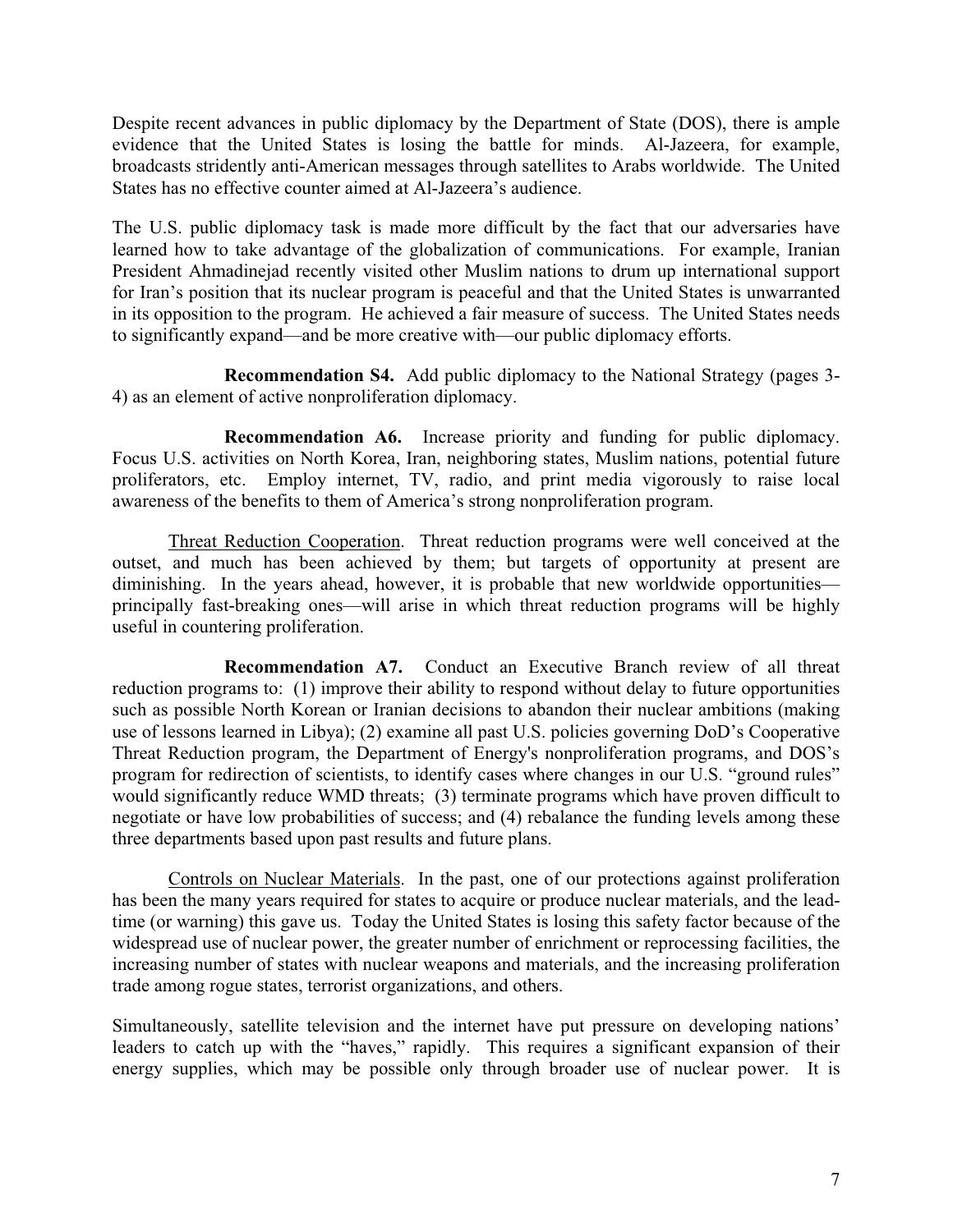imperative that these have-not countries have access to proliferation-resistant nuclear power plant designs and reactor fuel.

Because of this, the National Strategy states that the United States will work to develop recycling and fuel treatment technologies that are cleaner, more efficient, less waste-intensive, and more proliferation-resistant. This commitment is so important to our WMD objectives of preventing proliferation that its priority and funding should surely be raised.

One new concept to achieve this is the Global Nuclear Energy Partnership (GNEP), a collaborative effort among nuclear-energy-supplier states to select and demonstrate technologies that will close the fuel cycle by recycling and consumption of long-lived radioactive waste, while promoting nonproliferation. A key objective of the project is for these suppliers to lease fuel to countries desiring to use nuclear energy, recovering the spent fuel for reprocessing.

**Recommendation S5.** Include the Global Nuclear Energy Partnership (GNEP) in the National Strategy, under Controls on Nuclear Materials (pages 4-5).

The technology-development portion of GNEP is moving forward, but the political efforts required to make fuel-leasing and control a reality have scarcely begun. And, as past nuclear power issues have so clearly demonstrated, the political issues become highly emotional and are fraught with problems and delay. The United States should take the lead in developing a plan to provide nuclear-energy assistance, including fuel supplies and fuel return. As with the technological portion of GNEP, the preferred approach is for the United States to work outside the UN with the five nuclear suppliers, while keeping the IAEA informed.

**Recommendation A8.** The GNEP initiative has such potential to contribute to the solution of worldwide energy and nonproliferation problems that it should have the priority and funding to advance at the fastest possible pace, the United States working directly with nuclear fuel suppliers.

#### **Integrating the Pillars.**

Targeted Strategies Against Proliferants. A major weakness in implementation of the National Strategy is in the area of "targeted strategies." The Strategy calls for targeted strategies against proliferators whose leaders are determined to possess WMD. (These targeted strategies are much broader than traditional military contingency planning.) The United States has not yet developed effective strategies, yet they are absolutely essential for several reasons:

First, a targeted strategy starts by addressing the end-game. That is, if all diplomatic efforts fail to stop and roll back proliferation in the country concerned, exactly what is the United States willing to do? Specifically, are we willing to undertake military action? This question essentially one of going to war—requires the most detailed, searching examination by the President and top national leadership, at the very highest security level. Centrally, it involves the long-range issue of whether future U.S. national security will be better served by having the target country in continuing production of nuclear weapons, or by having ended this proliferation threat and advanced the cause of nonproliferation everywhere, but incurred the adverse effects of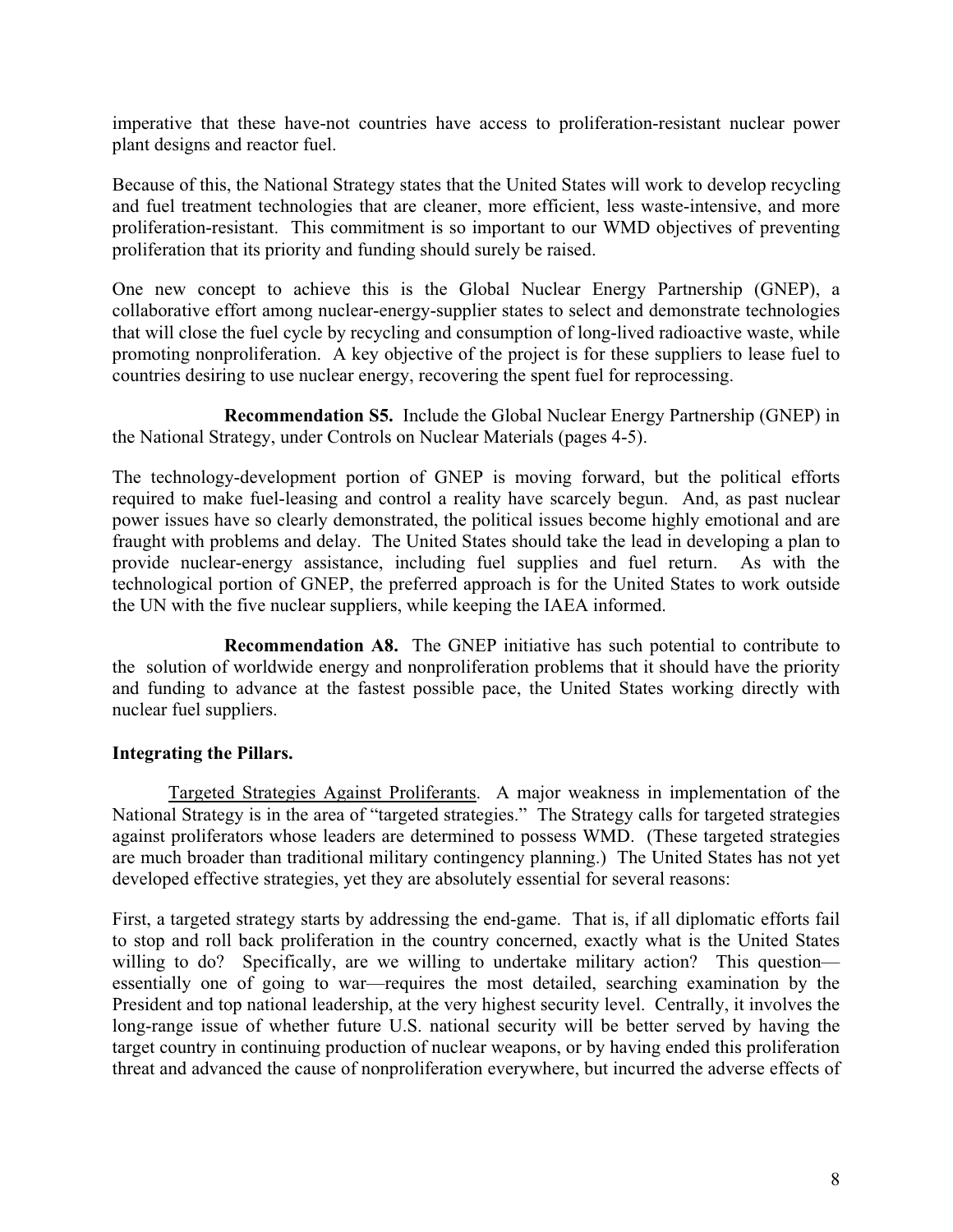the military action we initiated. Most importantly, this decision needs to be addressed several years before it would be acted upon, and updated continuously thereafter.

Second, these targeted strategies (with this early start) are essential because the tentative decision on the end-game will guide every aspect of diplomacy and negotiating strategy with the country involved from today forward. Although the proliferation issue is the driver, every other aspect of our U.S. "country strategy" for that nation must be integrated into the targeted strategy.

Third, if military action is likely, targeted strategies are needed to guide the years of focused intelligence collection, planning, military procurement, organization, training, and exercising that are required. These might be highly classified; or quite open, used as reinforcing measures of a deterrent strategy.

Fourth, the targeted strategy, with its (originally tentative) end-game decision, will influence every aspect of our political and diplomatic interaction with allies, friends, neutrals, and adversaries for the next several years.

Fifth, only a targeted strategy, with its multi-year time span, can allow us to plan, well in advance, the key dates for each successive political and diplomatic action, including, if necessary, military strikes.

All targeted strategies should be based on the assumption that the United States and all relevant international bodies will continue to employ every possible diplomatic effort to halt the proliferation danger, that inducements, sanctions, and other coercive methods will be exercised as most appropriate, and that military force will be considered only as a last resort.

Because the United States has developed no targeted strategies, we currently tend to be reactive rather than proactive. With each potential proliferator we tend to make day-to-day decisions, based on current interactions with the country involved and the current state of world affairs; and we have no clear plan, one, two, three, years ahead, as to our strategic intentions. If this continues, we may arrive at strategic decision points unable to act because of inadequate preparations.

**Recommendation A9.** As an urgent, top-priority action to improve implementation of the National Strategy, develop comprehensive national political and military "Targeted Strategies" for North Korea and Iran.

A great benefit of targeted strategies is that they force high-level consideration of the options in time to allow the extensive planning and risk-reduction actions required if diplomacy fails. If desired, options can be carried forward for future decision. For example, a targeted strategy might identify four options. One, the easiest (and probably the worst), might be to allow the proliferator to develop and produce nuclear weapons. A second option might be to attempt regime change (or "regime adjustment")—either overtly or covertly. A third option might be early preemptive conventional military strikes, to damage or destroy the proliferator's key nuclear facilities without warning. A fourth option might be to bring a tough new deterrent line to the negotiations, informing the proliferator that we will not permit them to produce nuclear weapons, that if all negotiations fail we will destroy their nuclear facilities by military action. We would then reinforce this by intense, continuing visible preparations. The hope here is that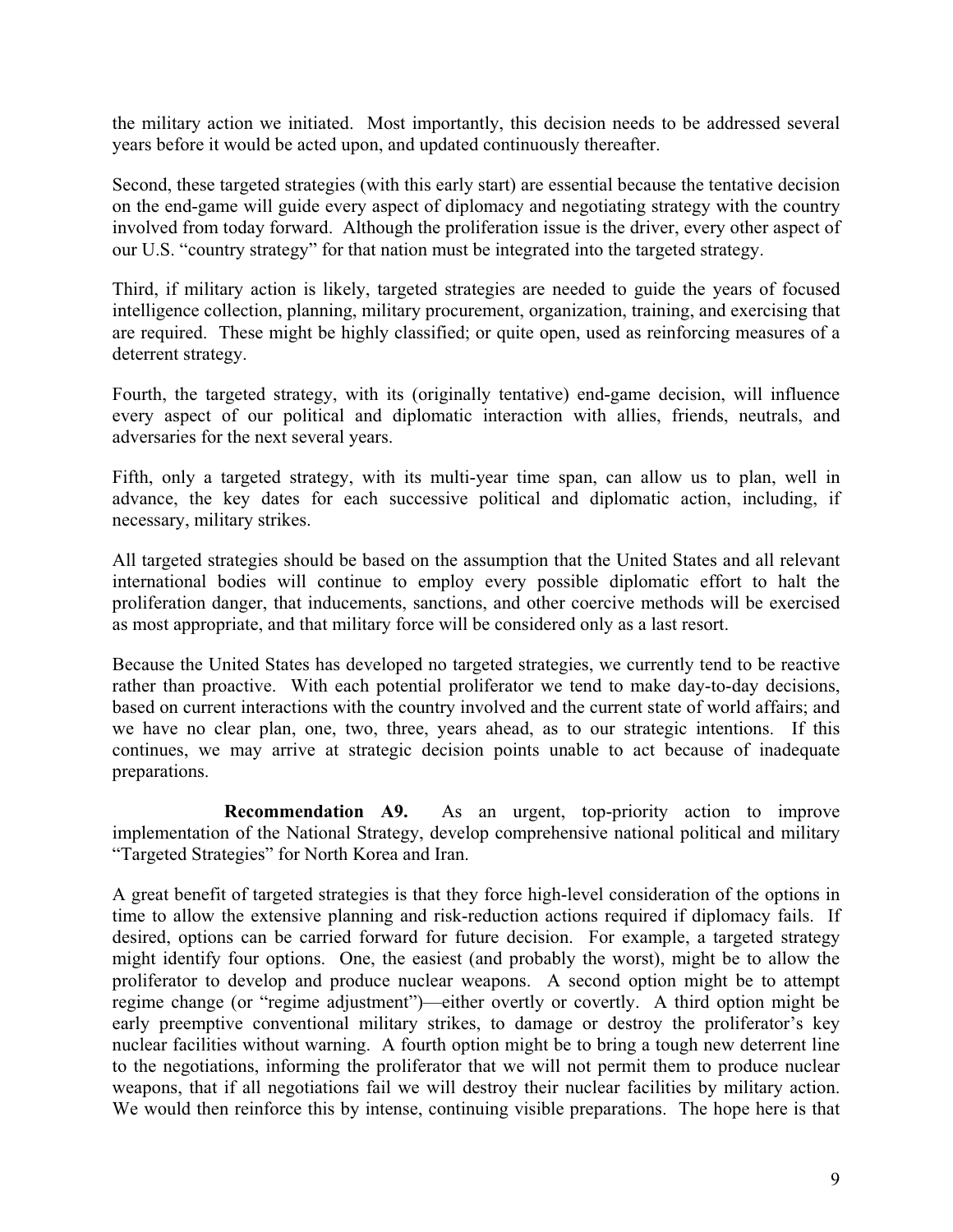the clear threat of force, backed up by intense enabling measures, will eventually gain credibility; causing the proliferator to roll back its nuclear program, accept our alternative positive offers, and carry out its own regime adjustment from within.<sup>3</sup>

Regardless of what targeted strategy is settled upon, it should be implemented by all agencies as a true national strategy. In today's complex world, exercising strategies serves to refine them, develop understanding of the roles of others, build confidence and relationships, and speed responses to adversaries' actions.

#### **TOR TASK #2: ASSESS THE EFFECTIVENESS OF INTERAGENCY COORDINATION IN IMPLEMENTING THE NATIONAL STRATEGY.**

Lack of interagency coordination has been one of the major weaknesses in implementing the National Strategy. This document itself, over its six pages, uses the phrases: "we must pursue…", "we will ensure…", "we must take…", "we will not permit…", "we must accord…", "we must enhance…", and similar phrases about 75 times. Each promises future action. In the great majority of cases the commitment requires joint action by numerous agencies.

After extensive inquiries, the ACNAB has not found any evidence of an overall listing of commitments that must be met, or of any national-level effort to follow-up on these directed actions. Nor have we found any department or agency which was aware of the actions required of their organization by the National Strategy, or which had a plan to fulfill these requirements. Thus there clearly is an oversight and follow-up problem.

Who's in charge? This needs to be determined for the National Strategy itself, for each agency with regard to that agency's responsibilities, and for each specific commitment. Then, to some degree, a plan is needed for fulfilling each commitment. Timelines and milestones should be established, linked to line-item budgets. Measures of effectiveness are needed to determine when the commitment has been met. And there's a continuing need for the follow-up function, because prodding is often required.

**Recommendation S6.** Add a brief section on "Implementation" to the unclassified version of the National Strategy. Require the National Security Council (NSC) to oversee and coordinate the strategy's implementation, using an Executive Agent (e.g., DOS, DoD). Staff members from other agencies could be transferred to the Executive Agent on a permanent-change-of-station basis; and technical support could be provided.

**Recommendation A10.** The nineteen recommendations in this report address U.S. National Strategy, thus their implementation in many cases is the responsibility of agencies other than the Department of State. Failure to implement these others could well disable the National Strategy itself, therefore the DOS should exert all possible influence to have all agencies act upon these recommendations.

Many of these commitments or action programs are of vital national importance. For example, under the counterproliferation summary (top of page 2), the National Strategy states: "We will

<sup>&</sup>lt;sup>3</sup> One member does not believe military threats could be effective.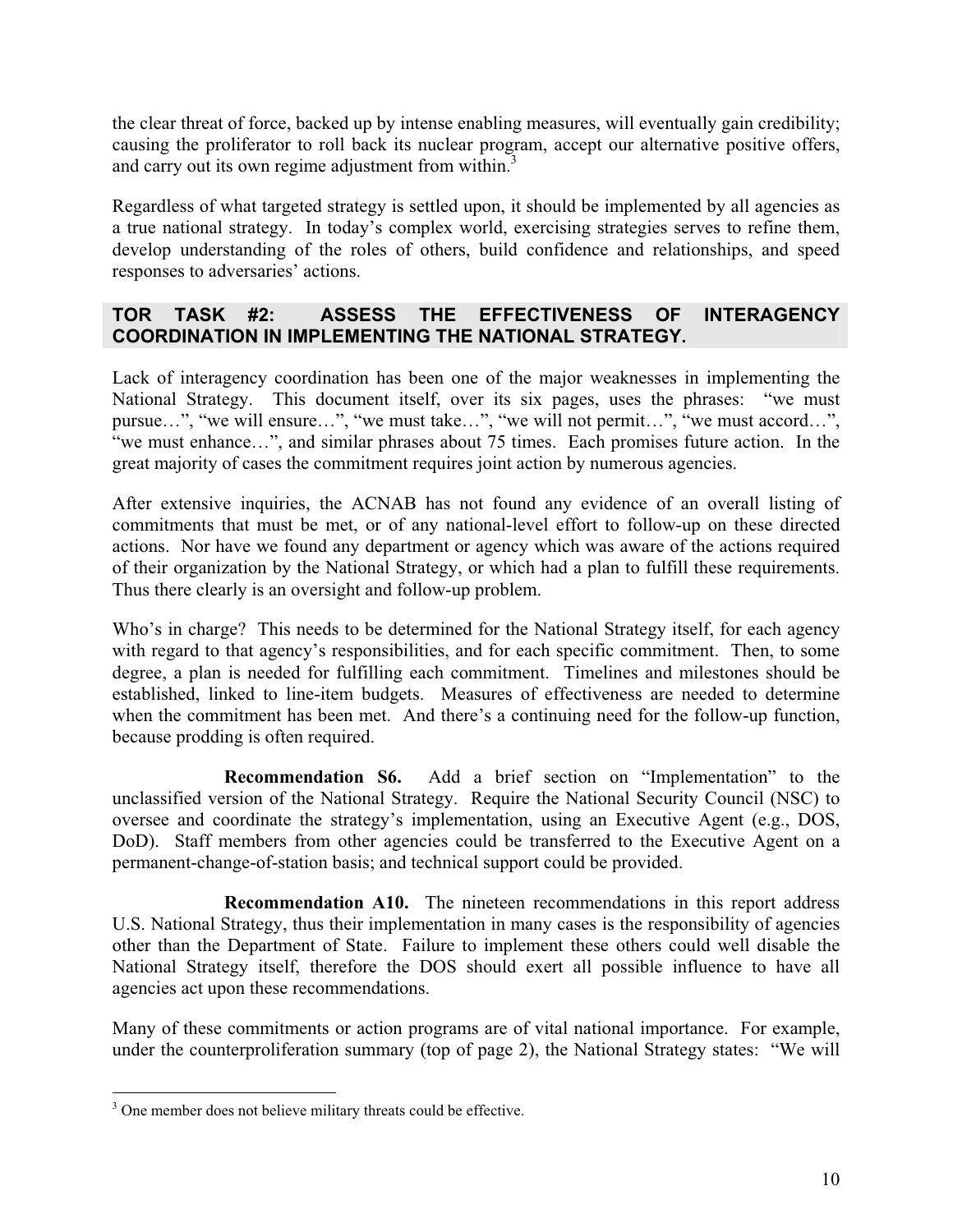ensure that all needed capabilities to combat WMD are fully integrated into the emerging defense transformation plan." DoD has been actively pursuing defense transformation for conventional forces since 2001, but as yet there has been no counterpart transformation on the nuclear weapons side. Both our nuclear strategy and our nuclear weapons stockpile need to be transformed from the Cold War's massive retaliation focus to one appropriate to today's and tomorrow's adversaries and threats. There is an urgency here, as full implementation will require decades.

**Recommendation A11.** To provide credibility to our national deterrent force, the United States should commence transformation of our nuclear strategy and stockpile. U.S. nuclear weapons should have the characteristics needed to deter the threats of today.<sup>4</sup>

National Strategy commitments regarding intelligence are also in urgent need of interagency coordination in implementation. All aspects of the U.S. program to combat WMD need better intelligence support. This—possibly more than any other support program—can serve to focus actions across the U.S. Government. Much has been said of our intelligence deficiencies in "The 9/11 Commission Report" and the report of "The Commission on the Intelligence Capabilities of the United States Regarding Weapons of Mass Destruction." Many actions have been, or are in the process of being, implemented as a result, including the creation of the position of the Director of National Intelligence. But one startling revelation in both of these reports is the disconnect between how poorly senior policymakers, nearly unanimously, viewed the quality of intelligence received; and how intelligence providers themselves viewed their product. Senior policymakers need to inform the Director of National Intelligence clearly, and in writing, of their intelligence requirements and their views of intelligence shortcomings. Evaluation of intelligence support should come from policymakers, not intelligence professionals. Intelligence consumers should not accept "too hard" as a reason for not gathering the intelligence vital to successful implementation of the National Strategy**.**

**Recommendation A12.** The head of each agency directly involved in combating WMD should report at least annually to the Director of National Intelligence the state of intelligence support received in programs important to this National Strategy. The Director of National Intelligence should include these in his annual report.

**Recommendation A13.** Departments of State and Defense, working with other Government agencies, should begin a program of table-top exercises on combating WMD scenarios, to inform policy and diplomacy. Exercises should evaluate effectiveness of deterrence options, plan effective public diplomacy programs, help select targets in event of an adversary's WMD use, and enable more rapid implementation if needed. These should result in an effective combating WMD strategy that is refined through exercises that take into account all political and military aspects and options.

As regards targeting, a true "intelligence revolution" is required—one which shifts decisively from a half-century's focus on our enemies' order of battle to one focused on individuals, activities, and specific objects. Today, intelligence must identify and track appropriate WMD

<sup>&</sup>lt;sup>4</sup> One member does not believe that new U.S. nuclear weapons need to be developed to meet this requirement.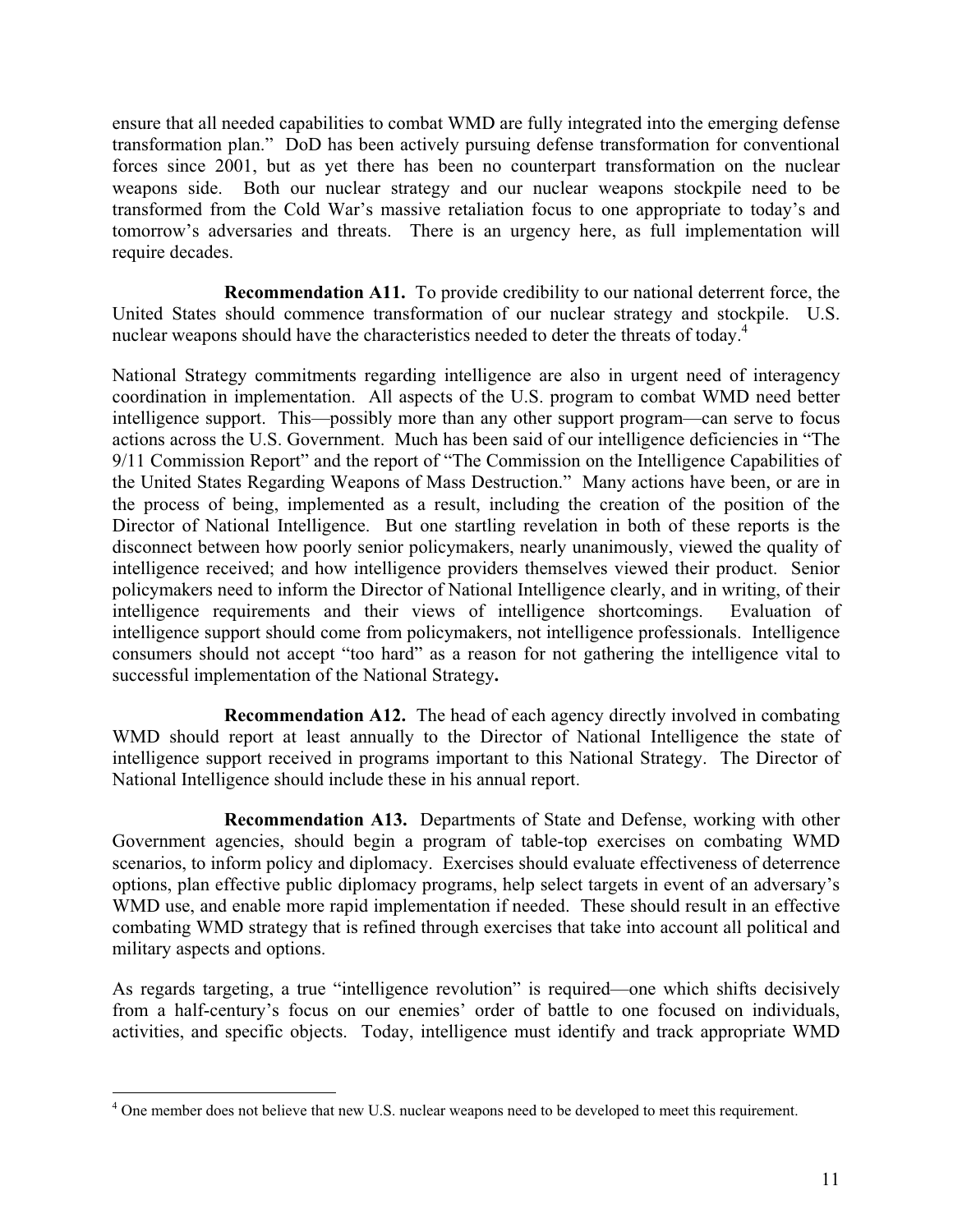targets the same way it supported the Strategic Air Command's Single Integrated Operational Plan mission in the Cold War.

In summary, considerable progress has been made in implementation of the National Strategy, but it is uneven. It needs improvement particularly in the area of interagency coordination. By no means does this mean the National Strategy is ineffective. It is a remarkable guidance document, and many individual agencies, recognizing the need, have implemented substantial portions of it which fall in their areas of responsibility and which are compatible with their own priorities and funding.

#### **TOR TASK #3: RECOMMENDED CHANGES IN THE NATIONAL STRATEGY**

These six changes are listed in report at appropriate points. They are aggregated in Appendix A.

#### **TOR TASK #4: RECOMMENDED CHANGES IN IMPLEMENTATION OF THE NATIONAL STRATEGY**

These thirteen changes are listed in report at appropriate points. They are aggregated in Appendix A.

Final Note. The National Strategy to Combat WMD is composed of three pillars: counterproliferation, nonproliferation, and consequence management. This report does not address consequence management. The decision to leave this topic for future addressal was made and reported during initial ACNAB organization work, for four reasons: consequence management was not included in the TOR's four tasking elements; time was not available for adequate coverage; counterproliferation and nonproliferation are of vital, urgent interest to the Department of State, whereas much of the responsibility for consequence management lies within the Homeland Security Department; and the subject matter of the topic is of a completely different nature from counterproliferation and nonproliferation. This does not imply that the Department of State does not play an important role in consequence management, or does not have important responsibilities therein.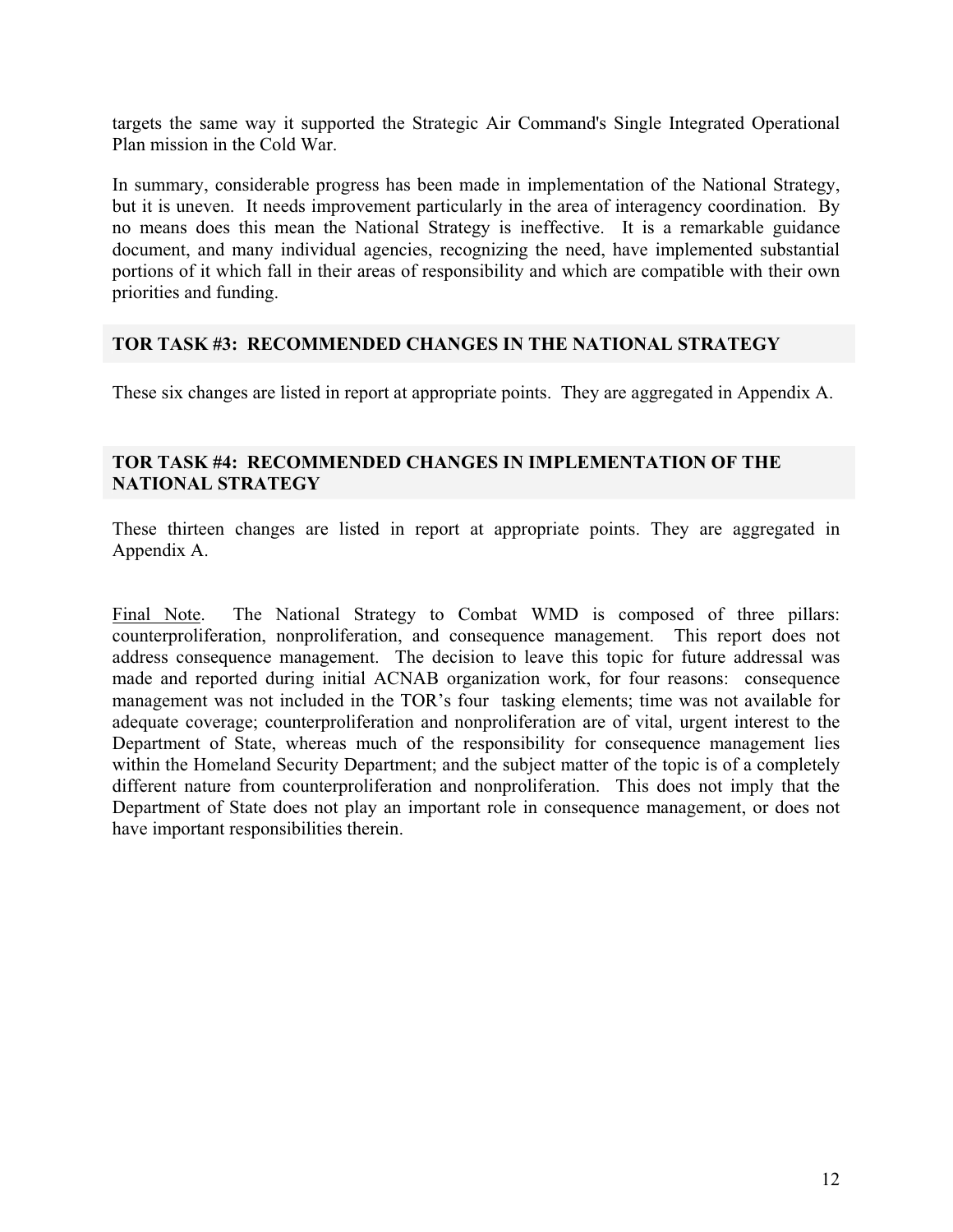# **Appendix A – Summary of Recommendations**

#### **STRATEGY RECOMMENDATIONS**

**Recommendation S1.** Expand the Counterproliferation section of the National Strategy (pages 2-3) by adding an "Offensive Operations" subsection (strikes, seizures, elimination of WMD, etc.) as the third major element (of four).

**Recommendation S2.** Review all elements of the National Strategy, from intelligence collection to attribution (forensics), for changes necessitated by the world's accelerating evolution into today's more dissociated, diffused international environment.

**Recommendation S3.** Add the great power of deterrence to U.S. diplomatic efforts with North Korea and Iran. In the Deterrence section of the National Strategy (page 3), change the wording to: "The United States reserves the right to use military force to prevent irresponsible or belligerent states or organizations from producing, deploying, transferring, or using WMD."

**Recommendation S4.** Add public diplomacy to the National Strategy (pages 3-4) as an element of active nonproliferation diplomacy.

**Recommendation S5.** Include the Global Nuclear Energy Partnership (GNEP) in the National Strategy, under Controls on Nuclear Materials (pages 4-5).

**Recommendation S6**. Add a brief section on "Implementation" to the unclassified version of the National Strategy. Require the NSC to oversee and coordinate the strategy's implementation, using an Executive Agent (e.g., DOS, DoD). Staff members from other agencies could be transferred to the Executive Agent on a permanent-change-of-station basis; and technical support could be provided.

#### **IMPLEMENTATION RECOMMENDATIONS**

**Recommendation A1.** Engage the entire Administration, and key Congressional leaders, in a continuing effort to understand the nation's strategy to combat WMD and agree to the paramount importance of having our leaders speak with one voice on vital strategic issues.

**Recommendation A2.** DoD should develop plans to carry out a wide spectrum of reinforcing measures to lend credibility to deterrent threats made to convince adversaries that their continuation of a particular course of action will be met by U.S. military force. Examples are accelerated R&D and procurement of improved weapons specialized for this mission, publicized testing of weapons, visible and focused counterproliferation exercises, announced deployments, increased readiness, elevated alert levels, etc. These activities, also, should be covered by our prepared public diplomacy strategy.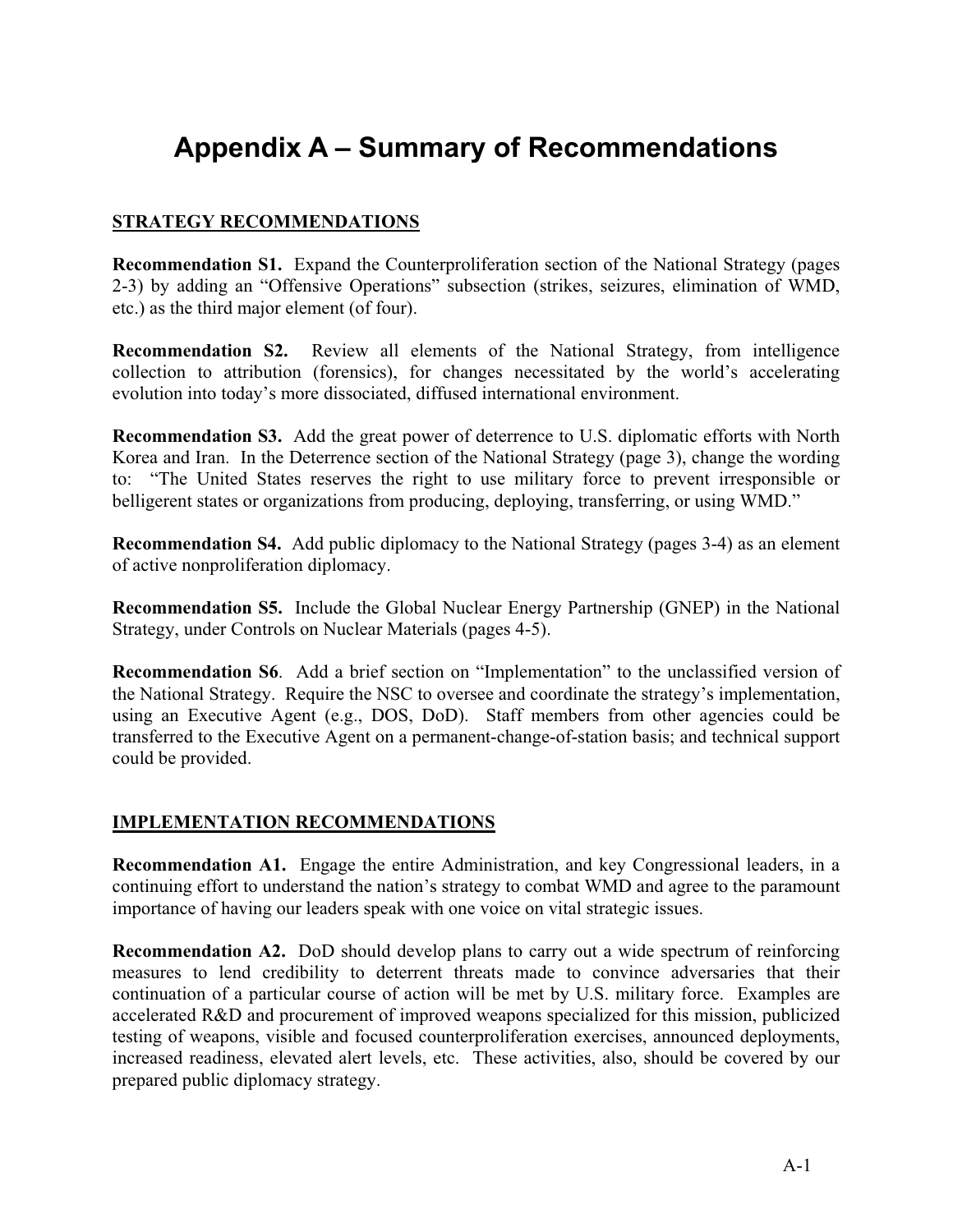**Recommendation A3.** Consider issuing National Policy documents for Nuclear Defense and Chemical Defense, following the pattern of the 2004 National Policy for Biodefense.

**Recommendation A4.** With a high priority, address in a formal way the urgent national need to respond to the threat of electromagnetic pulse attack. Key military equipment should be hardened; and vital national infrastructure assets (electric power, communications, transportation, financial networks, medical facilities, etc.) should be made survivable or reconstitutable.

**Recommendation A5.** In the nation's widespread and multifaceted nonproliferation activities, the United States should be forthcoming about emphasizing the beneficial role nuclear weapons have played in protecting the United States (and much of the world) from nuclear attack.<sup>5</sup> If the world community does not or cannot roll back nuclear weapons programs in radical or unpredictable regimes, our nuclear capabilities will be vital in deterring use against us.

**Recommendation A6.** Increase priority and funding for public diplomacy. Focus U.S. activities on North Korea, Iran, neighboring states, Muslim nations, potential future proliferators, etc. Employ internet, TV, radio, and print media vigorously to raise local awareness of the benefits to them of America's strong nonproliferation program.

**Recommendation A7.** Conduct an Executive Branch review of all threat reduction programs to: (1) improve their ability to respond without delay to future opportunities such as possible North Korean or Iranian decisions to abandon their nuclear ambitions (making use of lessons learned in Libya); (2) examine all past U.S. policies governing DoD's Cooperative Threat Reduction program, DOE's nonproliferation programs, and DOS's program for redirection of scientists, to identify cases where changes in our U.S. "ground rules" would significantly reduce WMD threats; (3) terminate programs which have proven difficult to negotiate or have low probabilities of success; and (4) rebalance the funding levels among these three departments based on past results and future plans.

**Recommendation A8.** The GNEP initiative has such potential to contribute to the solution of worldwide energy and nonproliferation problems that it should have the priority and funding to advance at the fastest possible pace, the United States working directly with nuclear fuel suppliers.

**Recommendation A9.** As an urgent, top-priority action to improve implementation of the National Strategy, develop comprehensive national political and military "Targeted Strategies" for North Korea and Iran.

**Recommendation A10.** The nineteen recommendations in this report address the U.S. National Strategy, thus their implementation in many cases is the responsibility of agencies other than the Department of State . Failure to implement these others could well disable the National Strategy itself, therefore the DOS should exert all possible influence to have all agencies act upon these recommendations.

<sup>&</sup>lt;sup>5</sup> One member does not agree with this recommendation, believing that U.S. policy should be to devalue nuclear weapons.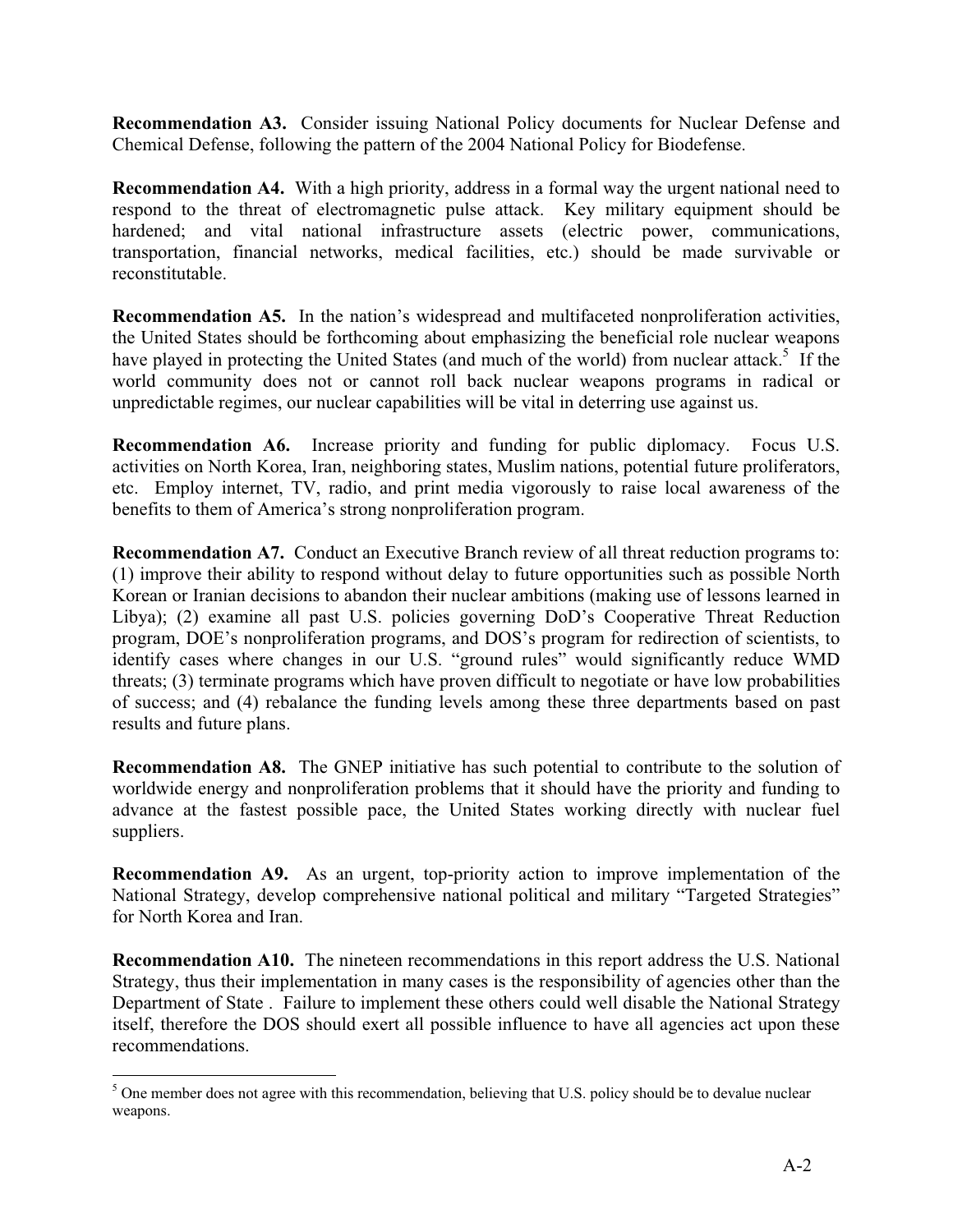**Recommendation A11.** To provide credibility to our national deterrent force, the United States should commence transformation of our nuclear strategy and stockpile. U.S. nuclear weapons should have the characteristics needed to deter the threats of today.<sup>6</sup>

**Recommendation A12.** The head of each agency directly involved in combating WMD should report at least annually to the Director of National Intelligence the state of intelligence support received in programs important to this National Strategy. The Director of National Intelligence should include these in his annual report.

**Recommendation A13.** Departments of State and Defense, working with other Government agencies, should begin a program of table-top exercises on combating WMD scenarios, to inform policy and diplomacy. Exercises should evaluate effectiveness of deterrence options, plan effective public diplomacy programs, help select targets in event of an adversary's WMD use, and enable more rapid implementation if needed. These should result in an effective combating WMD strategy that is refined through exercises that take into account all political and military aspects and options.

<sup>&</sup>lt;sup>6</sup> One member does not believe that new U.S. nuclear weapons need to be developed to meet this requirement.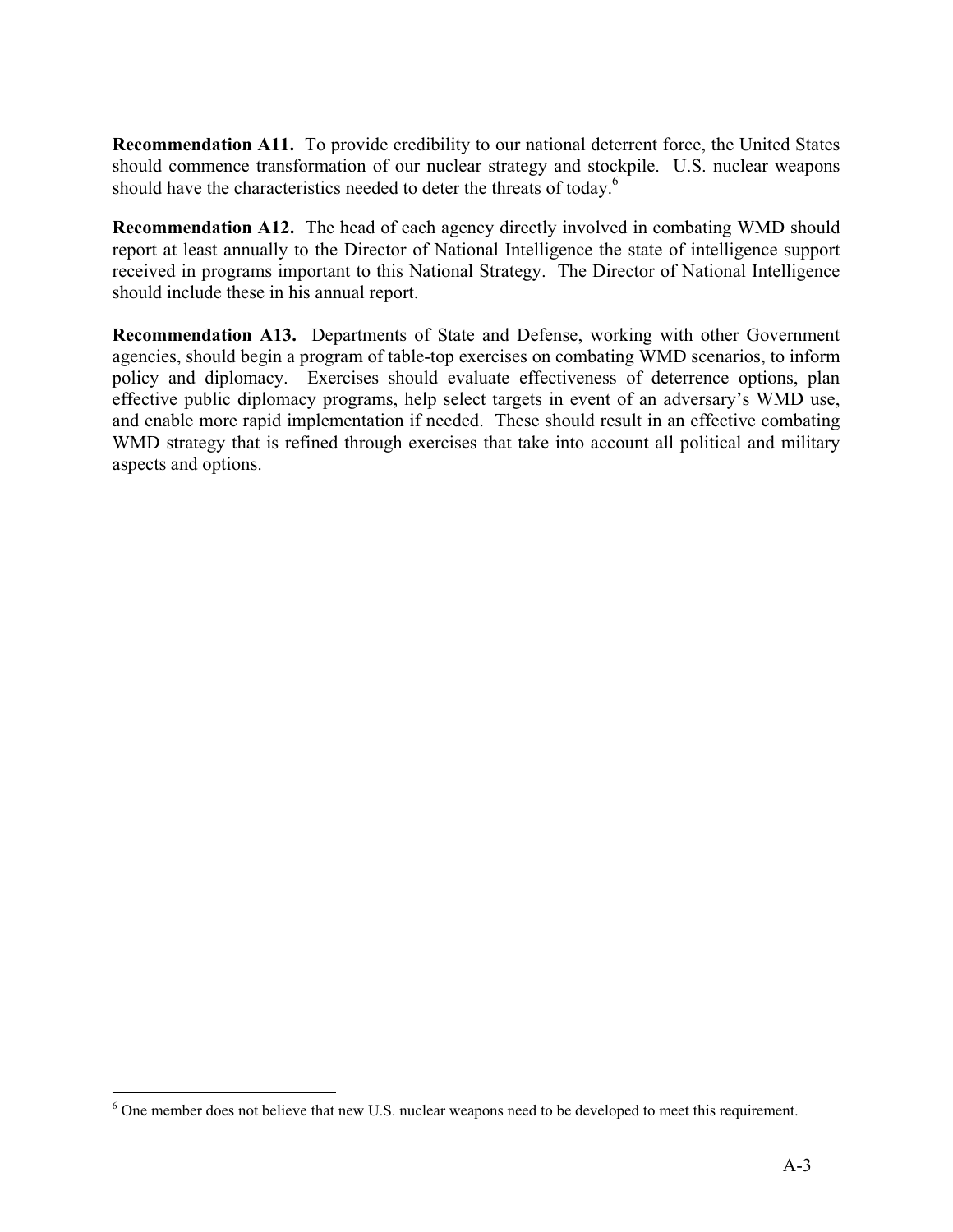# **Appendix B - Terms of Reference**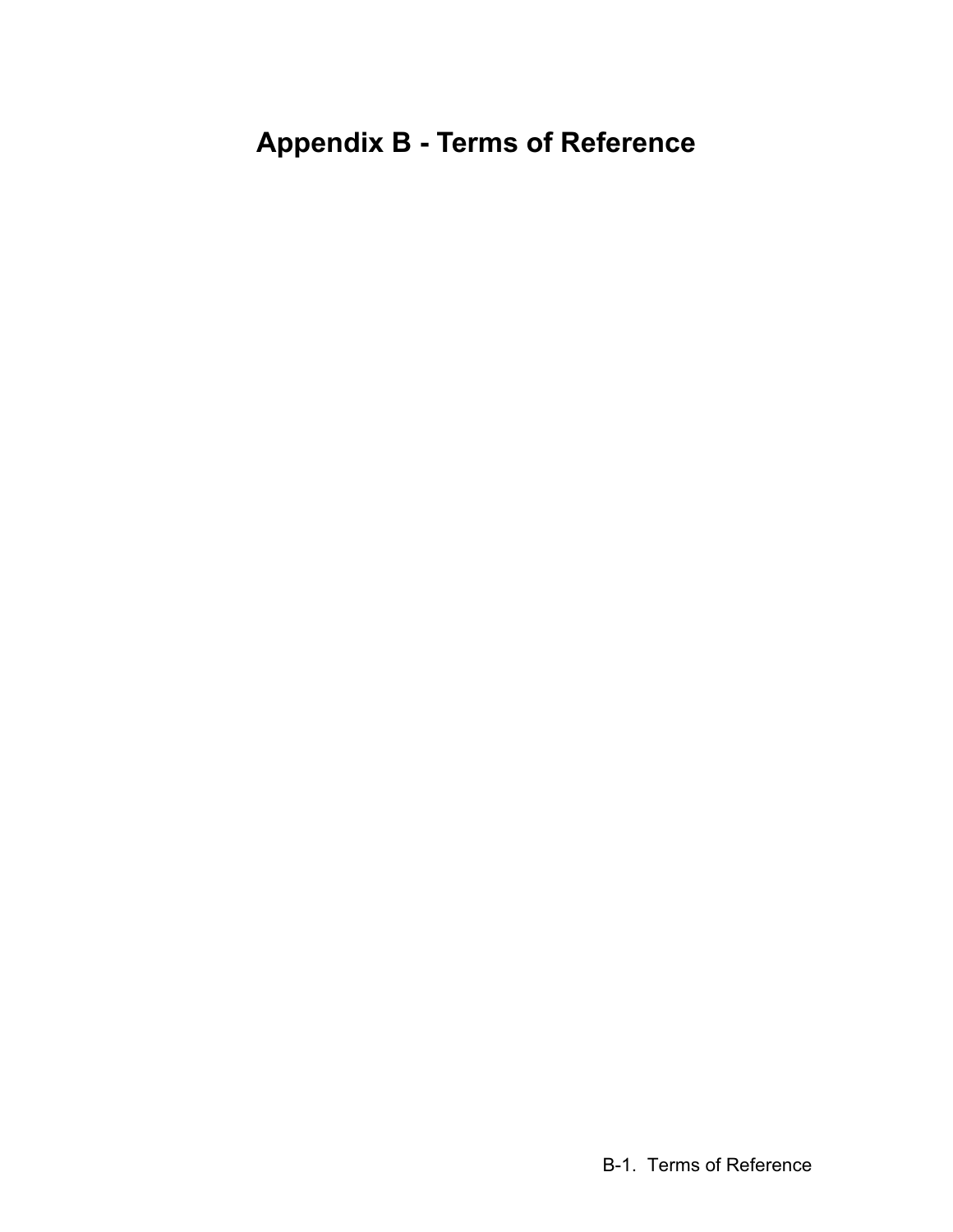#### **UNDER SECRETARY OF STATE FOR** ARMS CONTROL AND INTERNATIONAL SECURITY **WASHINGTON**

March 14, 2006

#### MEMORANDUM FOR THE CHAIRMAN, ARMS CONTROL AND NONPROLIFERATION ADVISORY BOARD (ACNAB)

#### SUBJECT: Terms of Reference for ACNAB Review of the 2002 National Strategy to Combat Weapons of Mass Destruction

The ACNAB is requested to undertake a study to review the implementation of the National Strategy to Combat Weapons of Mass Destruction (WMD). This strategy, issued in unclassified form in December 2002, outlines a comprehensive approach to combating the proliferation of WMD. The National Strategy is built on three main pillars: proactive counter-proliferation; strengthened nonproliferation; and effective consequence management. Further, the National Strategy lists four crosscutting functions that are essential to combating the proliferation of WMD: 1) improved intelligence collection and analysis; 2) research and development; 3) bilateral and multilateral cooperation; and 4) tailored strategies against hostile states and terrorists. To implement the National Strategy, the Department of State works closely with the National Security Council Staff, the Homeland Security Staff, the Intelligence Community, and the Departments of Treasury, Defense, Justice, Energy, Health and Human Services, Agriculture, and Homeland Security.

It would be of great assistance if the ACNAB review of the National Strategy to Combat WMD could examine and assess:

- Implementation of the strategy, including an assessment of the progress on ending proliferation trade by rogue states, individuals, and groups and in preventing terrorist acquisition and use of WMD;
- The effectiveness of interagency coordination in implementing the National Strategy;
- Changes in the policies contained in the National Strategy that could strengthen our non- and counter-proliferation efforts; and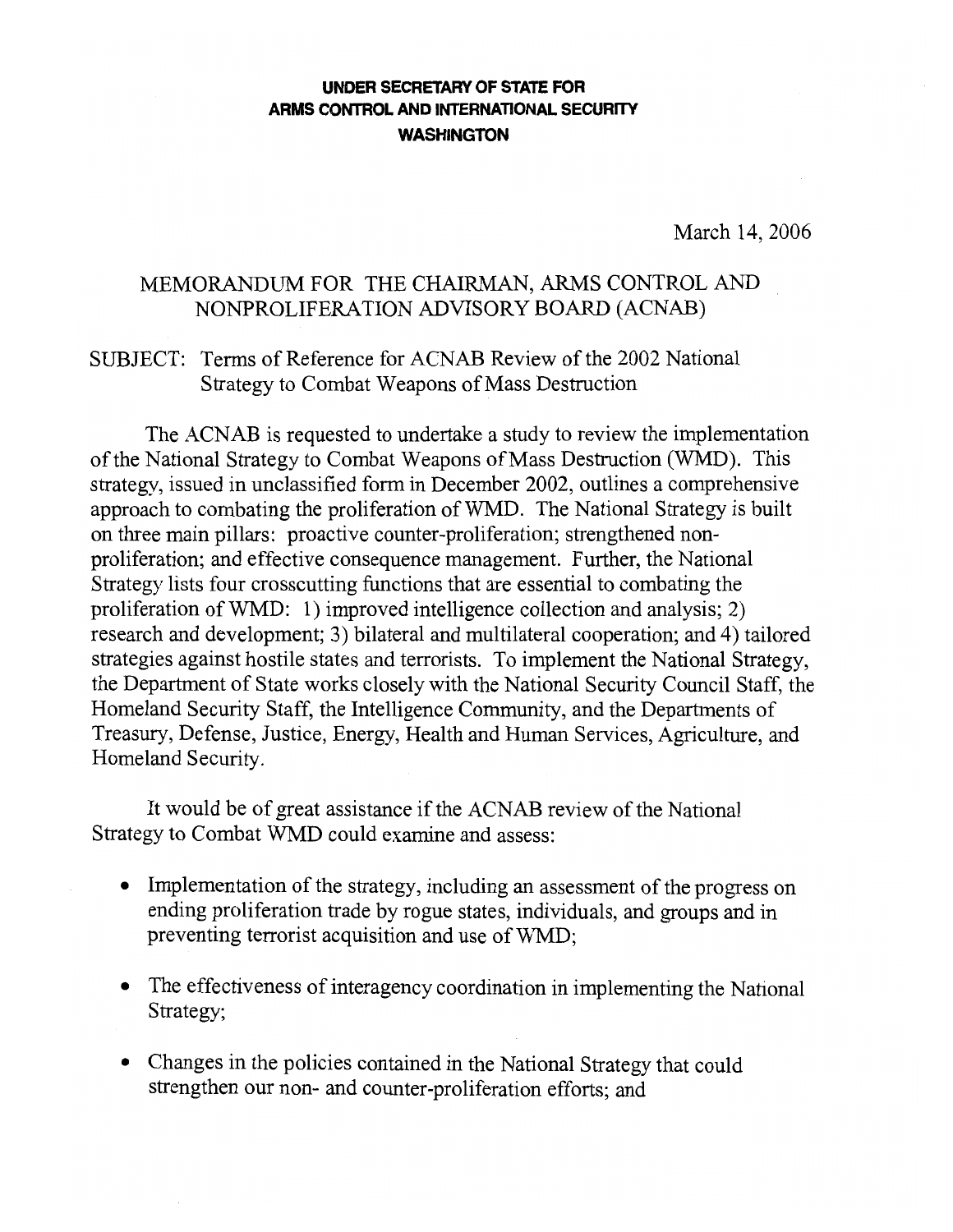• Changes to current programs, and new initiatives that could enhance our non- and counter-proliferation efforts.

This study should be completed in 180 days. Completed work should be submitted to the office of the ACNAB Executive Directorate no later than October 1, 2006.

The Under Secretary of State for Arms Control and International Security will sponsor the study. The Director for Strategic Planning and Outreach will support the study. Michael Landweber will serve as the Executive Secretary for the study and Matthew Zartman will represent the ACNAB Executive Directorate.

The study will operate in accordance with the provisions of P.L. 92-463, the "Federal Advisory Board Committee Act."

 $\sqrt{2\pi}$ 

Robert G. Joseph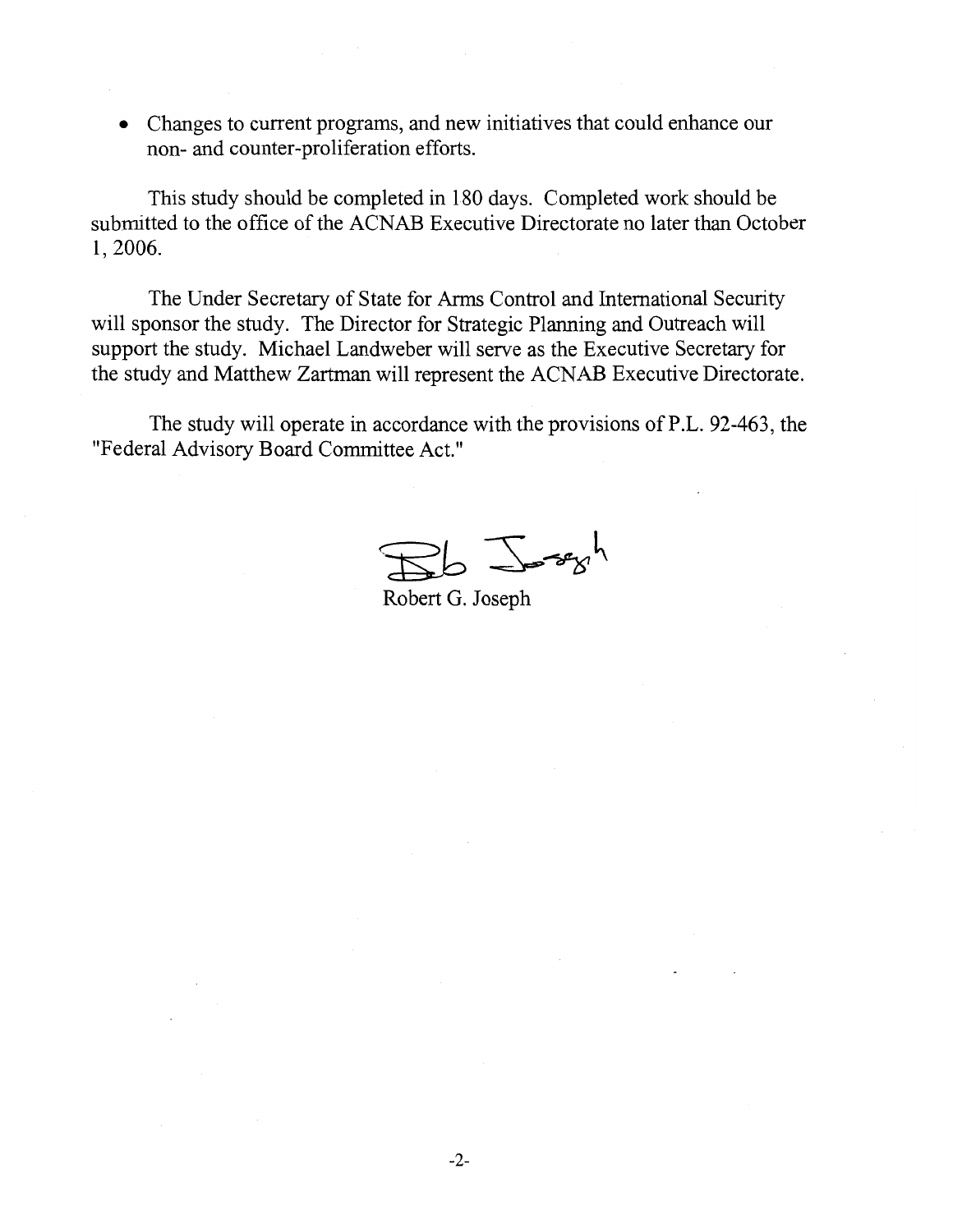# **Appendix C - Members and Project Staff**

### **Board Members**

Senator Fred Thompson (Chairman)

Dr. Michael R. Anastasio Dr. Keith Payne Dr. Kathleen Bailey Dr. Robert Pfaltzgraff Ms. Alison B. Fortier Senator Charles Robb Dr. William Graham Dr. Amy Sands Mr. Stephen Kappes Dr. James Schlesinger Mr. Mitchel B. Kugler Dr. William Schneider Dr. Ronald F. Lehman Dr. William Van Cleave VADM Robert Monroe, USN (ret.) Mr. James Woolsey Dr. Gordon Oehler

### **Task Force**

VADM Robert Monroe, USN (ret.) (Chairman)

Dr. Kathleen Bailey Mr. Mitchel Kugler Dr. Gordon Oehler Dr. James Schlesinger Dr. William Schneider

### **Project Staff**

Dr. George Look Executive Director, ACNAB  Mr. Michael Landweber Executive Secretary

Mr. Matthew Zartman Deputy Executive Director, ACNAB

Mr. Brandon Buttrick Deputy Director, Office of Strategic Planning and Outreach (SPO), DOS

Ms. Thelma Jenkins-Anthony Executive Assistant

Ms. M. Wendy Reid SAIC Senior Analyst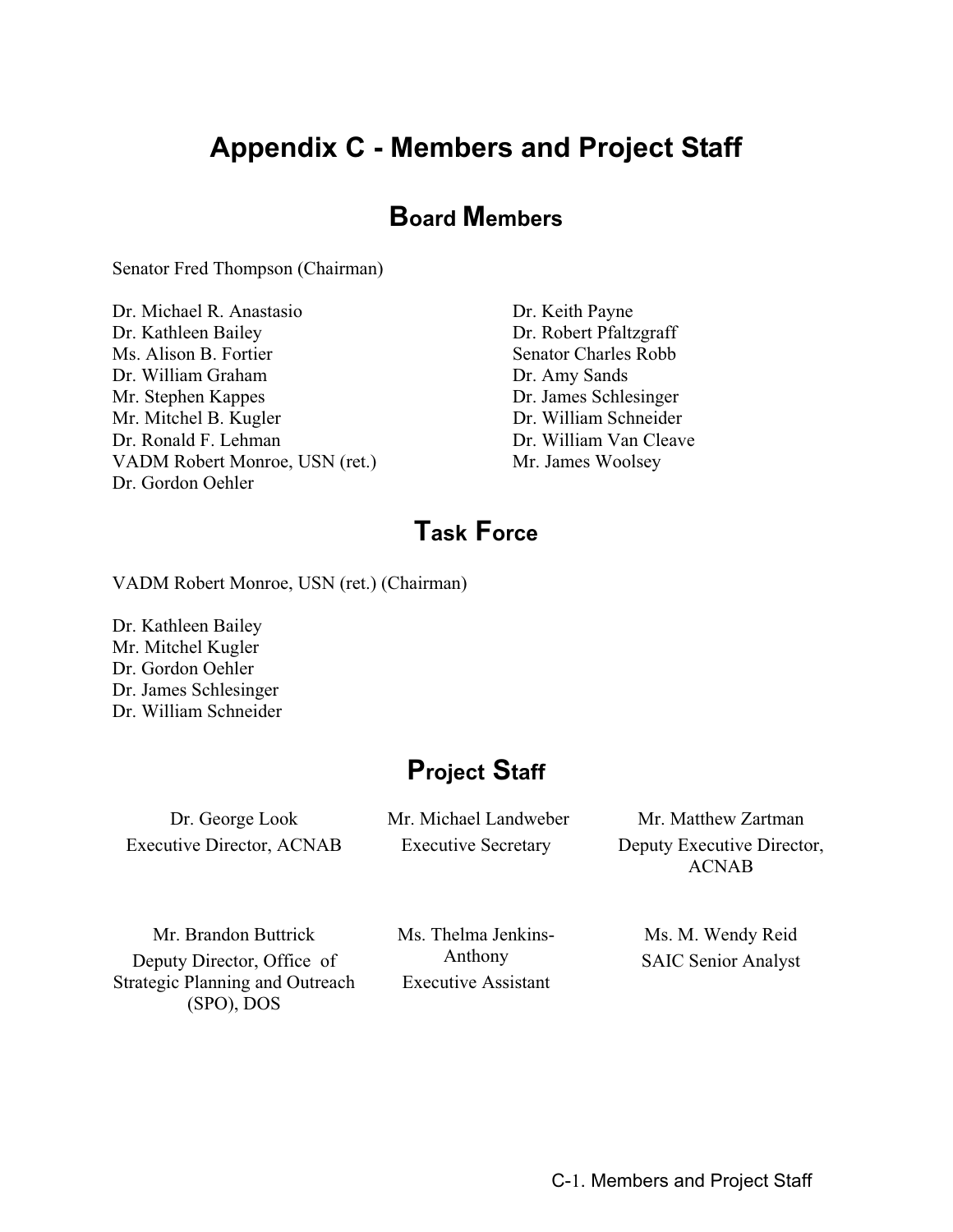# **Appendix D - Individuals Consulted by the Task Force**

# **May 10, 2006**

| Ms. Catherine Montie | Associate Director, Combating WMD Enterprise,       |
|----------------------|-----------------------------------------------------|
|                      | Defense Threat Reduction Agency (DTRA)              |
| Mr. Bruce Pease      | Director, Weapons Intelligence Nonproliferation and |
|                      | Arms Control, Central Intelligence Agency           |
|                      |                                                     |

# **June 1, 2006**

| Ambassador Kenneth Brill        | Director, National Counterproliferation Center,    |
|---------------------------------|----------------------------------------------------|
|                                 | Office of the Director of National Intelligence    |
| Maj. Gen. Richard Newton (USAF) | Director, Plans and Policy, U.S. Strategic Command |
| Dr. James Tegnelia              | Director, DTRA                                     |

# **July 12, 2006**

| Dr. Robert Joseph                     | Under Secretary of State, Arms Control and         |
|---------------------------------------|----------------------------------------------------|
|                                       | <b>International Security</b>                      |
| Mr. Frank Record                      | Acting Assistant Secretary of State, International |
|                                       | Security and Nonproliferation (ISN)                |
| Lt. Gen. Brent Scowcroft, USAF (ret.) | President, The Scowcroft Group                     |

### **August 4, 2006**

| Mr. Jack David | Deputy Assistant Secretary of Defense, Combating   |
|----------------|----------------------------------------------------|
|                | Weapons of Mass Destruction and Negotiations       |
|                | Policy                                             |
| Mr. John Rood  | NSC Senior Director, Counterproliferation Strategy |
|                | and ISN Assistant Secretary-nominee                |